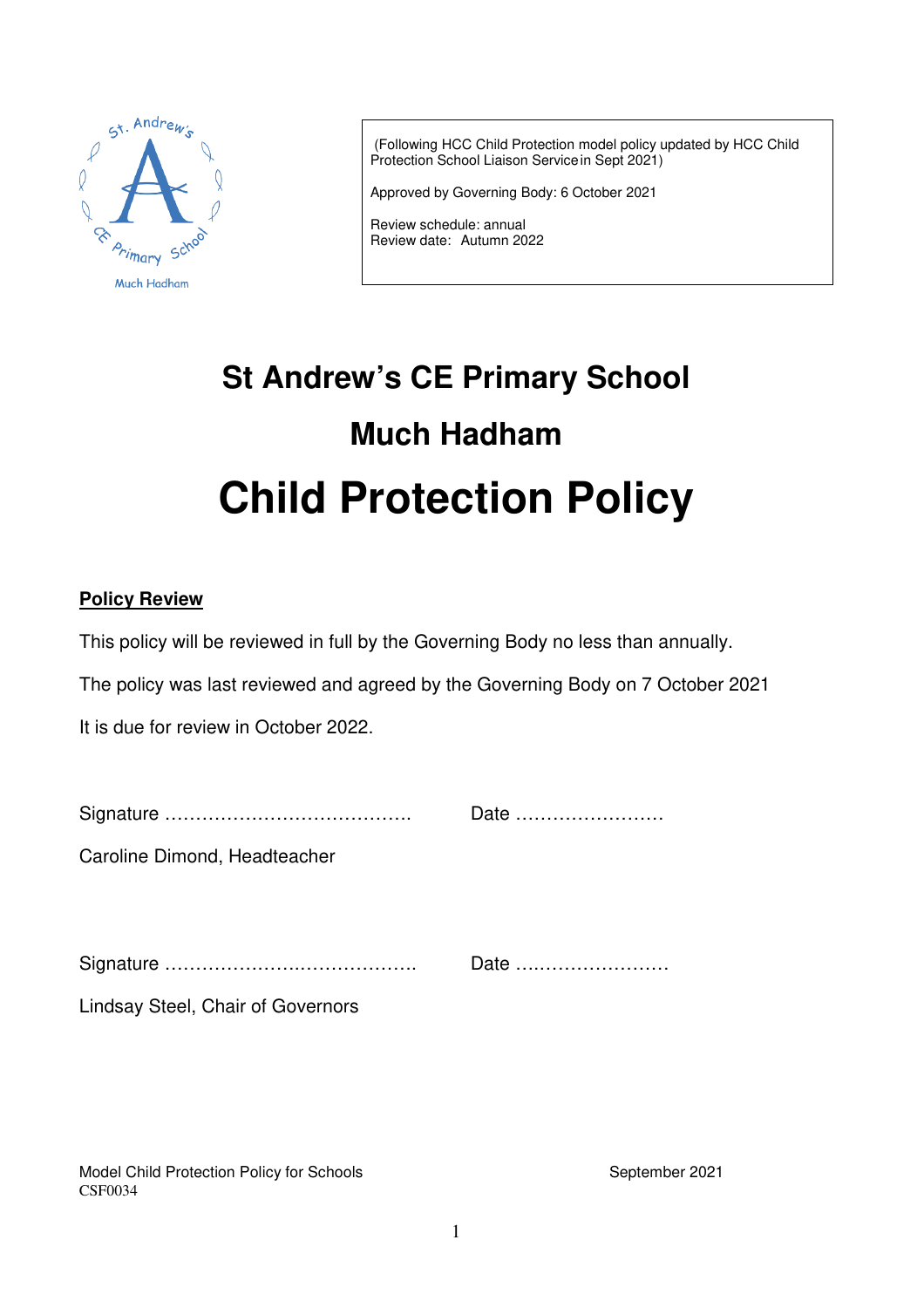## **C O N T E N T S**

| 1                 | <b>Introduction</b>                                                                                                                                                                            |
|-------------------|------------------------------------------------------------------------------------------------------------------------------------------------------------------------------------------------|
| $\boldsymbol{2}$  | <b>Statutory Framework</b>                                                                                                                                                                     |
| 3                 | The DSL (DSL) and Deputy DSL (DDSL)                                                                                                                                                            |
| 4                 | The management of Safeguarding (Governing Body)                                                                                                                                                |
| 5                 | When to be concerned                                                                                                                                                                           |
| 6                 | <b>Dealing with a Disclosure</b>                                                                                                                                                               |
| $\overline{7}$    | <b>Record Keeping</b>                                                                                                                                                                          |
| 8                 | <b>Confidentiality</b>                                                                                                                                                                         |
| 9                 | <b>School Procedures</b>                                                                                                                                                                       |
| 10                | <b>Communication with parents</b>                                                                                                                                                              |
| 11                | Allegations of abuse made against adults who work with children<br>and young people.                                                                                                           |
| <b>Appendix 1</b> | Link to Keeping Children Safe in Education (KCSIE) DfE, 2021<br>Part One or Annex A: Information for all school staff<br><b>Annex B: Further information</b><br>Updates from KCSiE (DfE, 2021) |
| <b>Appendix 2</b> | <b>Declaration for staff:</b><br><b>Child Protection Policy and KCSiE (DfE 2021)</b>                                                                                                           |
| <b>Appendix 3</b> | Actions where there are concerns about a child                                                                                                                                                 |

Model Child Protection Policy for Schools **September 2021** September 2021 CSF0034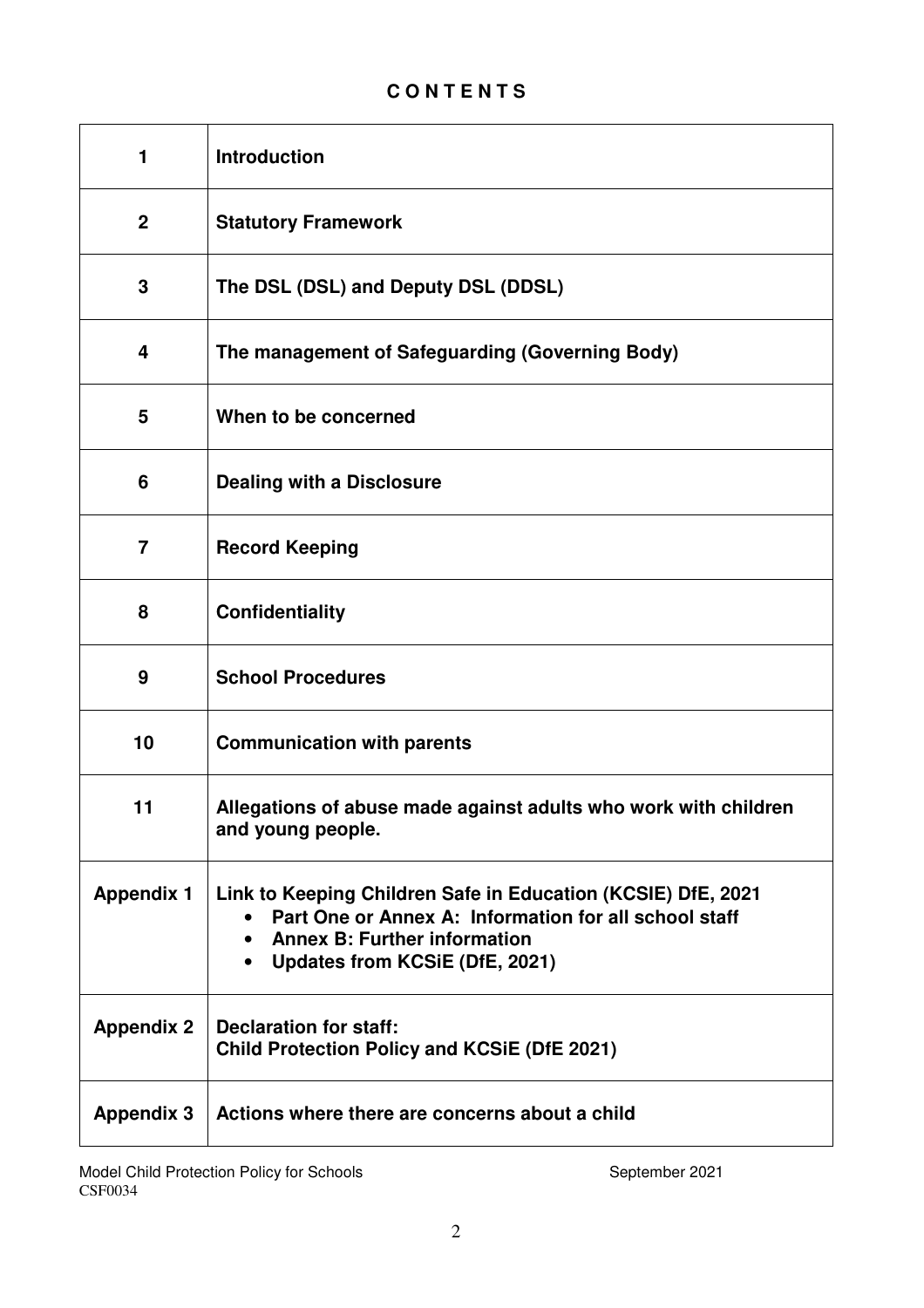| <b>Appendix 4</b> | <b>Operation Encompass – Information sharing from Police regarding</b><br>Domestic Abuse notifications and Children Missing from Education |
|-------------------|--------------------------------------------------------------------------------------------------------------------------------------------|
| <b>Appendix 5</b> | <b>Ofsted school Inspection Handbook for September 2021</b>                                                                                |
| <b>Appendix 6</b> | Sexual violence and sexual harassment between children in schools<br>and colleges guidance (DfE 2021)                                      |
| <b>Appendix 7</b> | <b>Online Safety guidance</b>                                                                                                              |
| <b>Appendix 8</b> | Covid guidance into new academic year 2021-2022                                                                                            |
| <b>Appendix 9</b> | GDPR, Data Protection and Freedom of Information                                                                                           |
| Appendix 10       | List of substantive changes made from previous CP policy                                                                                   |

## **1. INTRODUCTION**

Safeguarding is defined as: protecting children from maltreatment, preventing impairment of children's health or development, ensuring that children are growing up in circumstances consistent with the provision of safe and effective care and taking action to enable all children to have the best outcomes. (**Working Together to Safeguard Children**, (DfE, 2018), p6)

This Child Protection Policy forms part of a suite of documents and policies which relate to the safeguarding responsibilities of the whole school staff and volunteers. All staff should be aware of systems within their school which support safeguarding, and these should be explained to them as part of staff induction. This should include the:

- Child Protection Policy, which should amongst other things also include the policy and procedures to deal with peer on peer abuse;
- Pupil Behaviour, Anti-bullying and Discipline Policy (which includes measures to prevent bullying, including cyberbullying, prejudice-based and discriminatory bullying);
- Staff Code of Conduct and Harassment and Bullying Policy;
- Safeguarding response to children who go missing from education;

Model Child Protection Policy for Schools September 2021 CSF0034 • Role of the Designated Safeguarding Lead DSL (including the identity of the DSL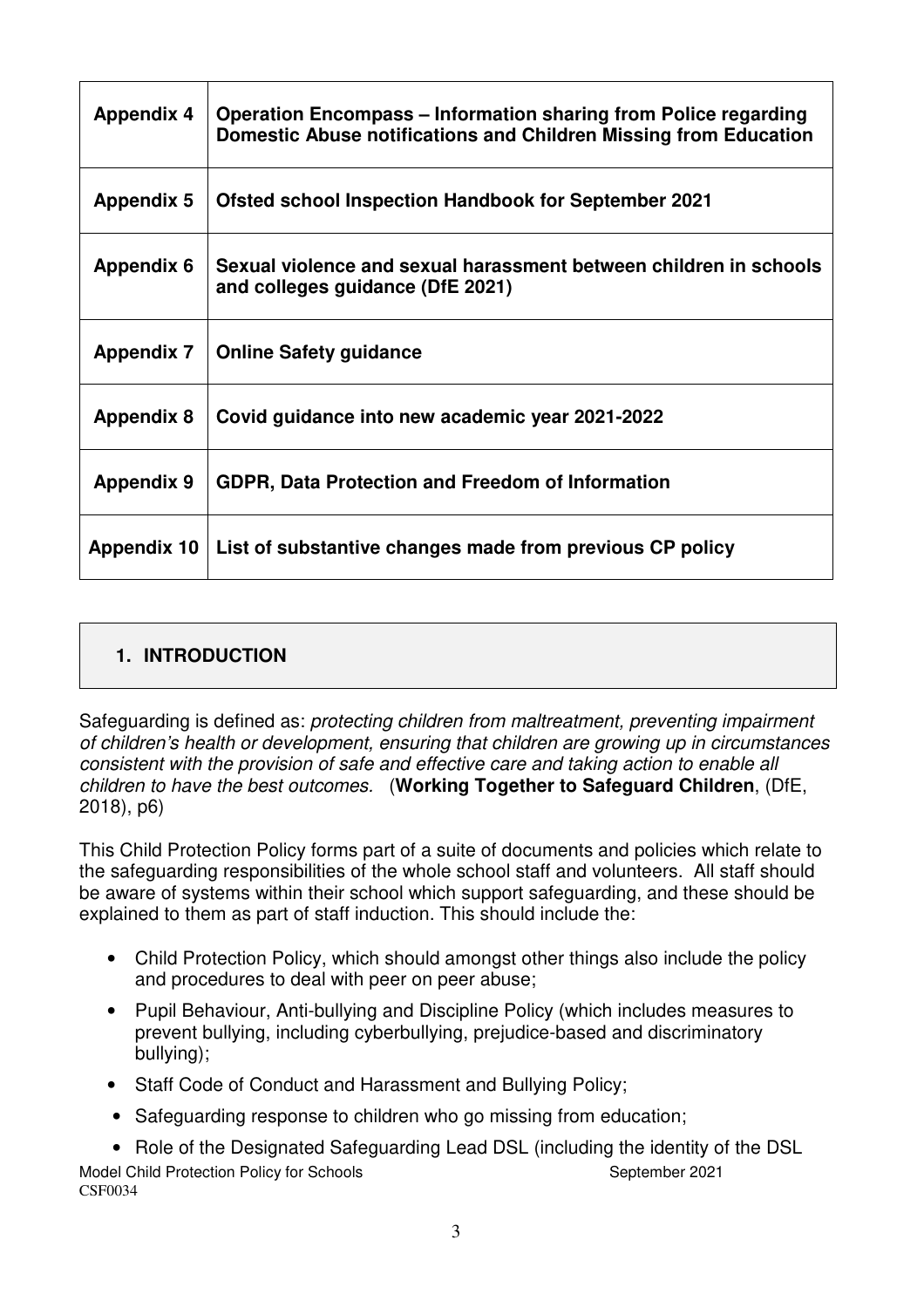and any deputies).

- Copy of Part One Keeping Children Safe in Education (2021) and should be signed to say it has been read and understood.
- Annex A, condensed version of Part one of KCSiE (DfE 2021). It can be provided (instead of Part one) to those staff who do not directly work with children.

| <b>Purpose of a Child</b><br><b>Protection Policy</b>                                 | To inform staff, parents, volunteers and governors about<br>the school's responsibilities for safeguarding children.<br>To enable everyone to have a clear understanding of how<br>these responsibilities should be carried out.                                                                                                                                                                                                                                                                                                                                                                                                                                                            |
|---------------------------------------------------------------------------------------|---------------------------------------------------------------------------------------------------------------------------------------------------------------------------------------------------------------------------------------------------------------------------------------------------------------------------------------------------------------------------------------------------------------------------------------------------------------------------------------------------------------------------------------------------------------------------------------------------------------------------------------------------------------------------------------------|
| <b>Hertfordshire Safeguarding</b><br><b>Children Partnership</b><br><b>Procedures</b> | The school follows the procedures established by the<br>Hertfordshire Safeguarding Children Partnership (HSCP);<br>a guide to procedures and practice for all agencies in<br>Hertfordshire working with children and their families.<br>https://hertsscb.proceduresonline.com/index.htm                                                                                                                                                                                                                                                                                                                                                                                                     |
| <b>School Staff &amp; Volunteers</b>                                                  | All school staff, including supply staff, volunteers and<br>contract workers have a responsibility to provide a safe<br>environment in which children can learn.                                                                                                                                                                                                                                                                                                                                                                                                                                                                                                                            |
|                                                                                       | School staff and volunteers are particularly well placed to<br>observe outward signs of abuse, changes in behaviour<br>and failure to develop because they have daily contact<br>with children.                                                                                                                                                                                                                                                                                                                                                                                                                                                                                             |
|                                                                                       | All school staff will receive appropriate safeguarding<br>children training, including online safety (which is updated<br>regularly - Hertfordshire Safeguarding Children<br>Partnership advises every three years), so that they are<br>knowledgeable and aware of their role in the early<br>recognition of the indicators of abuse or neglect and of<br>the appropriate procedures to follow. In addition, all staff<br>members should receive safeguarding and child<br>protection updates (for example, via email, e-bulletins and<br>staff meetings), as required, but at least annually, to<br>provide them with relevant skills and knowledge to<br>safeguard children effectively. |
|                                                                                       | Supply staff, contractors and volunteers will be made<br>aware of the safeguarding policies and procedures by the<br>DSL, including The Child Protection Policy and Staff Code<br>of Conduct.                                                                                                                                                                                                                                                                                                                                                                                                                                                                                               |
| <b>Mission Statement</b>                                                              | At St Andrew's CE Primary School and Nursery, Much<br>Hadham we will:                                                                                                                                                                                                                                                                                                                                                                                                                                                                                                                                                                                                                       |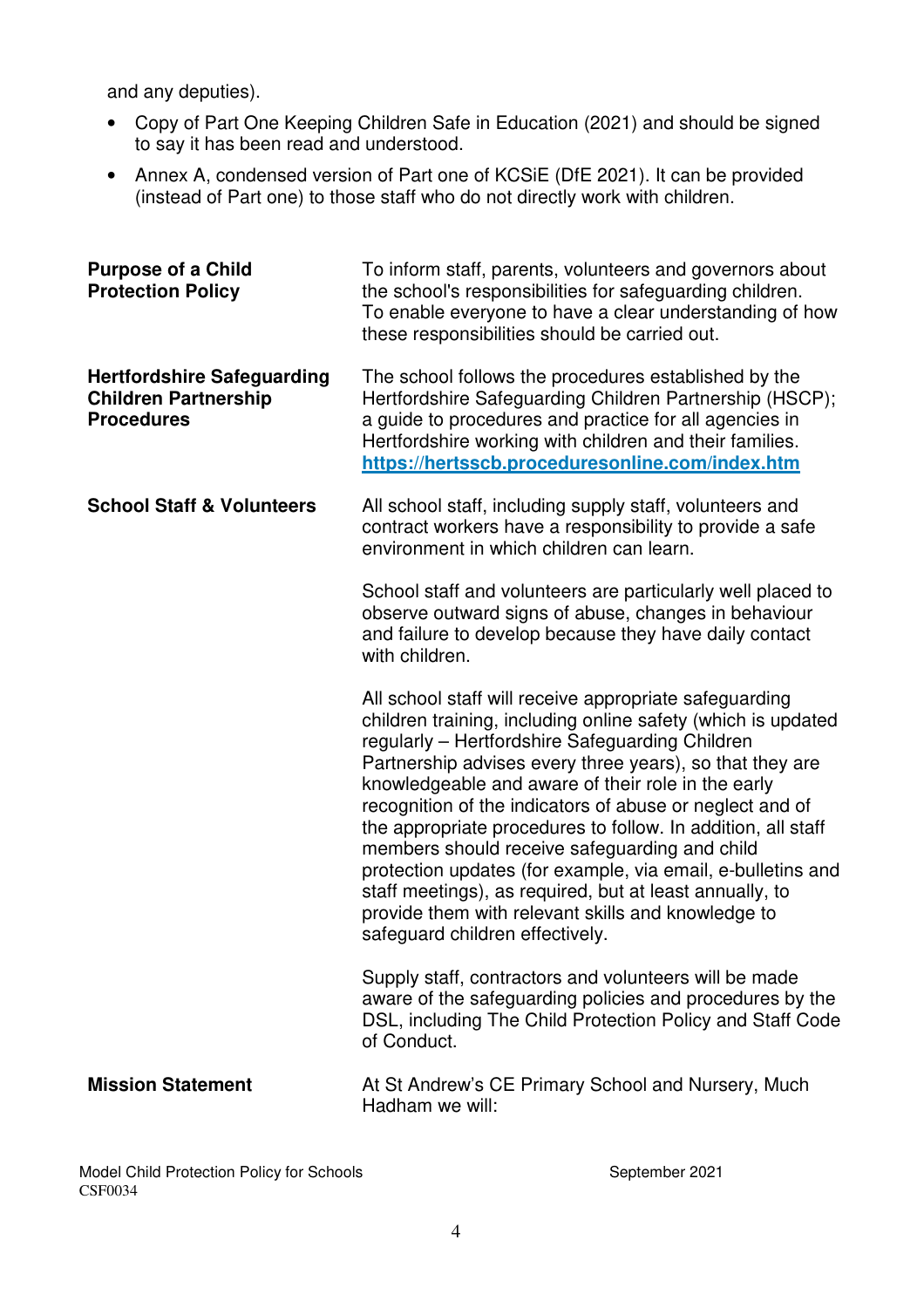|                                                                                          | Establish and maintain an ethos and culture where<br>children feel secure, are encouraged to talk, and are<br>listened and responded to when they have a worry or<br>concern.                                                                                                                                 |
|------------------------------------------------------------------------------------------|---------------------------------------------------------------------------------------------------------------------------------------------------------------------------------------------------------------------------------------------------------------------------------------------------------------|
|                                                                                          | Establish and maintain an ethos and culture where school<br>staff and volunteers feel safe, are encouraged to talk and<br>are listened and responded to when they have concerns<br>about the safety and well-being of a child.                                                                                |
|                                                                                          | Ensure children know that there are adults in the school<br>whom they can approach if they are worried.                                                                                                                                                                                                       |
|                                                                                          | Ensure that children, who have additional/unmet needs<br>are supported appropriately. This could include referrals<br>to Early Help Services or Child Protection Contacts to<br>specialist services if they are a child in need or have been<br>/ are at risk of being abused and neglected.                  |
|                                                                                          | Consider how children may be taught about safeguarding,<br>including online, through teaching and learning<br>opportunities, as part of providing a broad and balanced<br>curriculum. Refer to KCSiE (DfE 2021), pg. 31-33                                                                                    |
|                                                                                          | Staff members working with children are advised to<br>maintain an attitude of 'it could happen here' and 'it could<br>be happening to this child', where safeguarding is<br>concerned. When concerned about the welfare of a child,<br>staff members should always act in the best interests of<br>the child. |
| <b>Implementation, Monitoring</b><br>and Review of the Child<br><b>Protection Policy</b> | The policy will be reviewed at least annually by the<br>Governing Body. It will be implemented through the<br>school's induction and training programme, and as part of<br>day to day practice. Compliance with the policy will be<br>monitored by the DSL and through staff performance                      |

measures.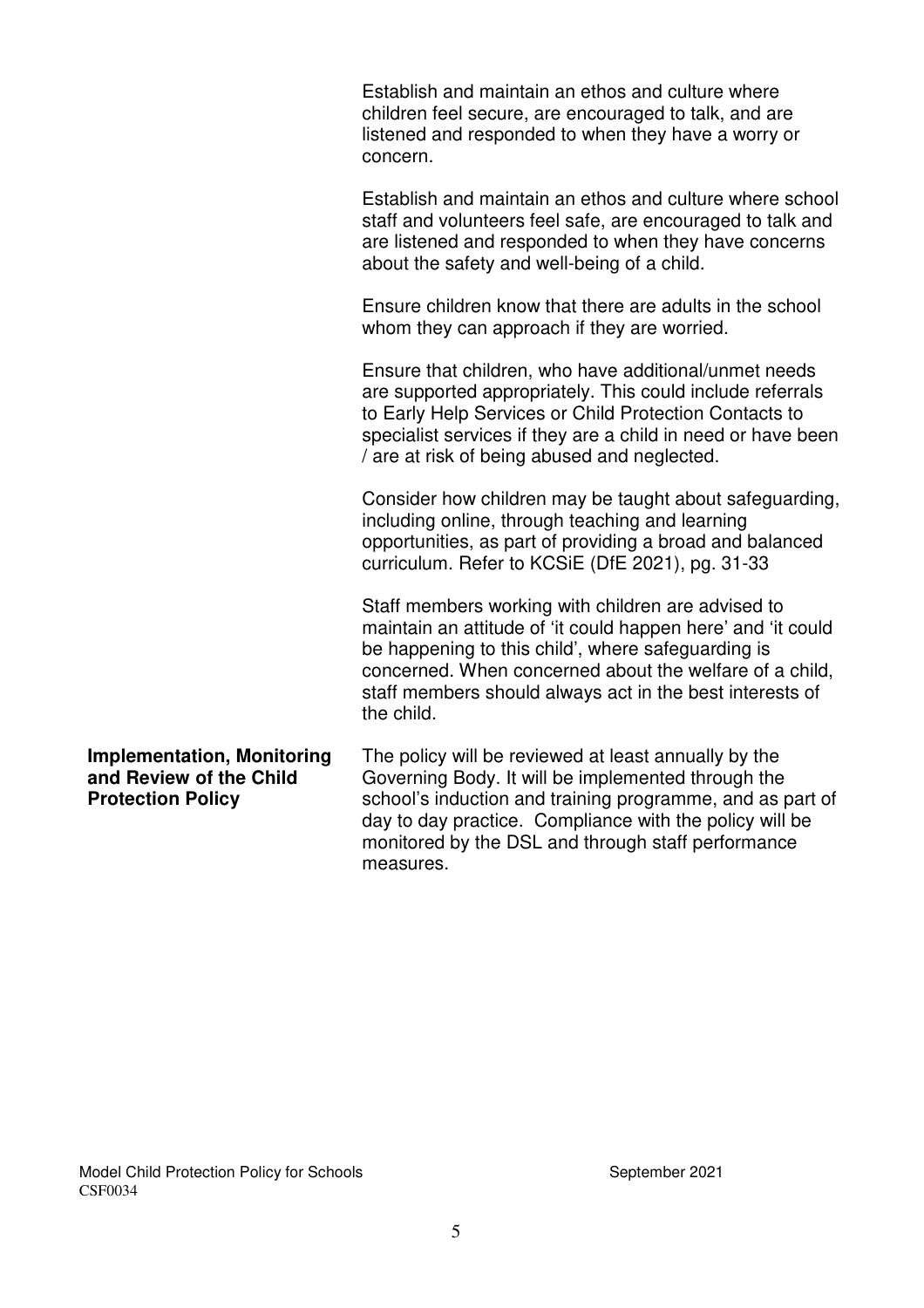## **2. STATUTORY FRAMEWORK**

In order to safeguard and promote the welfare of children, the school will act in accordance with the following legislation and guidance:

- The Children Act 1989
- The Children Act 2004
- Children and Social Work Act 2017
- Education Act 2002 (Section 175/157) Outlines that Local Authorities and School Governing Bodies have a responsibility to "ensure that their functions relating to the conduct of school are exercised with a view to safeguarding and promoting the welfare of children who are its pupils".
- Hertfordshire Safeguarding Children Partnership Procedures Manual (Electronic)
- Keeping Children Safe in Education (DfE, September 2021)
- Working Together to Safeguard Children (DfE 2018)
- The Education (Pupil Information) (England) Regulations 2005
- Sexual Offences Act (2003)
- Section 26, The Counter Terrorism and Security Act 2015 (PREVENT duty)
- Female Genital Mutilation Act 2003 (Section 74, Serious Crime Act 2015)
- Anti-social Behaviour, Crime and Policing Act 2014 (makes it a criminal offence to force someone to marry. Includes taking someone overseas to force them to marry (whether or not the forced marriage takes place).
- Serious Violence Strategy 2018
- Sexual violence and sexual harassment between children in schools and colleges (DfE 2017)

## **3. THE DESIGNATED SAFEGUARDING LEAD**

Governing bodies should ensure an appropriate **senior member** of staff, from the school **leadership team**, is appointed to the role of DSL.

The DSL and the Deputy will always be available for staff in the school to discuss any safeguarding concerns.

The DSL for Child Protection in this school is: **Caroline Dimond**

The Deputy DSL for Child Protection in this school is: **Julie Small**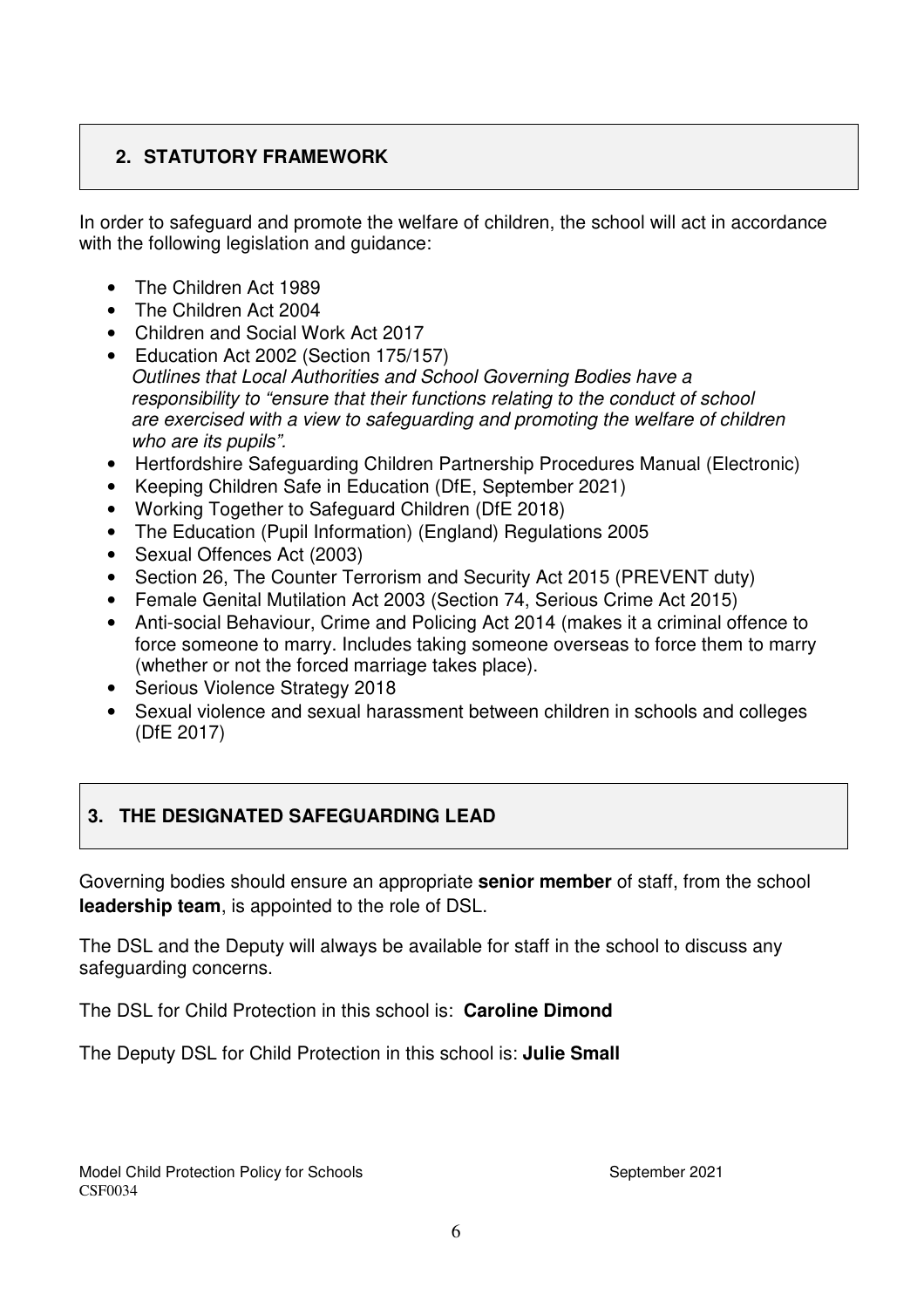## **The broad areas of responsibility for the DSL are:**

- Managing Child Protection Contact Referrals and cases
- Contacting the Child Protection Consultation Hub when advice is needed regarding child protection concerns which possibly meet the threshold for statutory intervention
- Completing Child Protection Contact Referrals for all cases of suspected abuse or neglect where there is a risk of significant harm to the child/young person, Police where a crime may have been committed and to the Channel programme where there is a radicalisation concern
- Liaise with the Headteacher to inform him/her of issues, especially ongoing enquiries under Section 47 of the Children Act 1989 and police investigations
- Act as a source of support, advice and expertise to staff on matters of safety and safeguarding and when deciding whether to make a Child Protection Contact Referral by liaising with relevant agencies
- Support staff who make Child Protection Contact Referrals and other service referrals
- Share information with appropriate staff in relation to a child's looked after (CLA) legal status (whether they are looked after under voluntary arrangements with consent of parents or on an Interim Care Order or Care Order) and contact arrangements with birth parents or those with parental responsibility.
- Ensure they have details of the CLA's social worker and the name of the virtual school Headteacher in the authority that looks after the child or those currently working with a to social worker.

## **Training KCSiE (DfE, 2021)**

The DSL should undergo formal Child Protection training every two years. The DSL should also undertake Prevent awareness training every 3 years. In addition to this training, their knowledge and skills should be refreshed (for example via e-bulletins, meeting other DSLs, or taking time to read and digest safeguarding developments).

Training should provide DSLs with a good understanding of their own role, how to identify, understand and respond to specific needs that can increase the vulnerability of children, as well as specific harms that can put children at risk, and the processes, procedures and responsibilities of other agencies, particularly children's social care, so they:

- Understand the assessment process for providing early help and statutory intervention, including local criteria for action and local authority children's social care referral arrangements
- Have a working knowledge of how Hertfordshire conduct a child protection case conference and a child protection review conference and be able to attend and contribute to these effectively when required to do so
- Understand the importance of the role the DSL has in providing information and support to children social care in order to safeguard and promote the welfare of children
- Understand the lasting impact that adversity and trauma can have, including on children's behaviour, mental health and wellbeing, and what is needed in responding to this in promoting educational outcomes
- Are alert to the specific needs of children in need, those with special educational needs and disabilities (SEND), those with relevant health conditions and young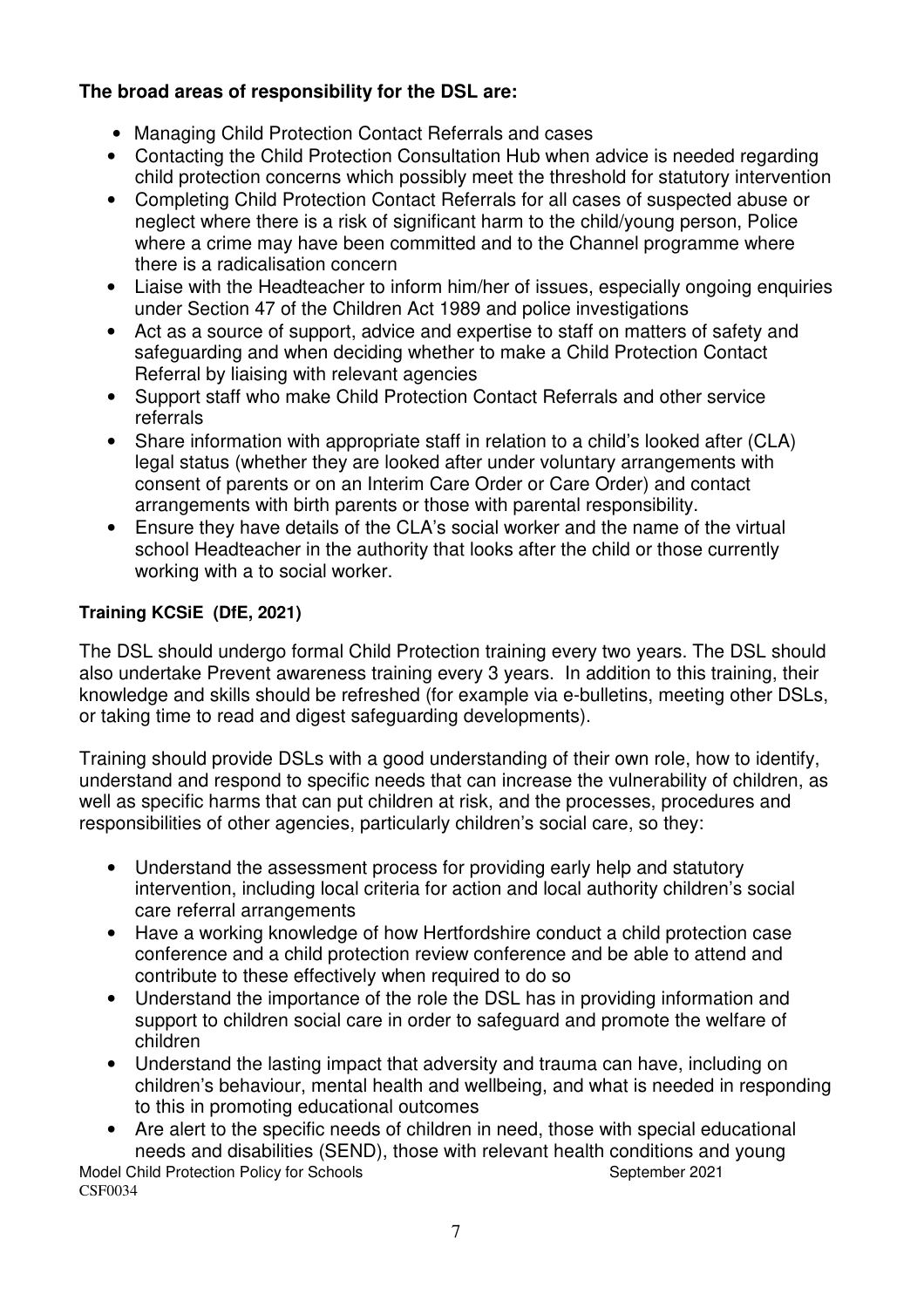carers

- Understand the importance of information sharing, both within the school, and with the safeguarding partners, other agencies, organisations and practitioners
- (Full details in Chapter one of **Working Together to Safeguard Children**)
- Understand and support the school with regards to the requirements of the Prevent duty and are able to provide advice and support to staff on protecting children from the risk of radicalisation
- Are able to understand the unique risks associated with online safety and be confident that they have the relevant knowledge and up to date capability required to keep children safe whilst they are online at school
- Can recognise the additional risks that children with special educational needs and disabilities (SEND) face online, for example, from online bullying, grooming and radicalisation and are confident they have the capability to support children with SEND to stay safe online
- Obtain access to resources and attend any relevant or refresher training courses and encourage a culture of listening to children and taking account of their wishes and feelings, among all staff, in any measures the school may put in place to protect them.

## **Raising Awareness: The DSL (DDSL) should:**

- Ensure all staff including part time, contractors, volunteers and supply staff are aware of the school's policies, that these are understood and used appropriately.
- Work with the Governing Body to ensure that the school's Child Protection Policy is reviewed annually, and the procedures and implementation are updated and reviewed regularly.
- Ensure the safeguarding and child protection policy is available publicly and that parents are aware that advice regarding early help and child protection concerns could be sought from the Consultation Hub and that Child Protection Contact form. Referrals about suspected abuse or neglect may be made. Ensure parents are aware of the school's statutory role regarding safeguarding of children.
- Link with Hertfordshire Safeguarding Children's Partnership (HSCP) to make sure staff are aware of training opportunities and the latest local policies on safeguarding.
- Help promote educational outcomes by sharing the information about the welfare, safeguarding and child protection issues that children who have or have had a social worker are experiencing with teachers and school leadership staff.
- Ensure that when children leave the school, they ensure the file for safeguarding and any child protection information is sent to any new school as soon as possible but transferred securely and separately from the main pupil file. The file should not be sent until the child is physically attending the new school.
- Obtain proof that the new school/education setting has received the safeguarding file for any child transferring and then destroy any information held on the child unless the case is currently open and in line with data protection guidelines (see Record keeping Guidance on Hertfordshire Grid for Learning for further information)
- Consider if it would be appropriate to share any information with the new school in advance of a child leaving. For example, information that would allow the new school to continue supporting victims of abuse and have that support in place for when the child arrives.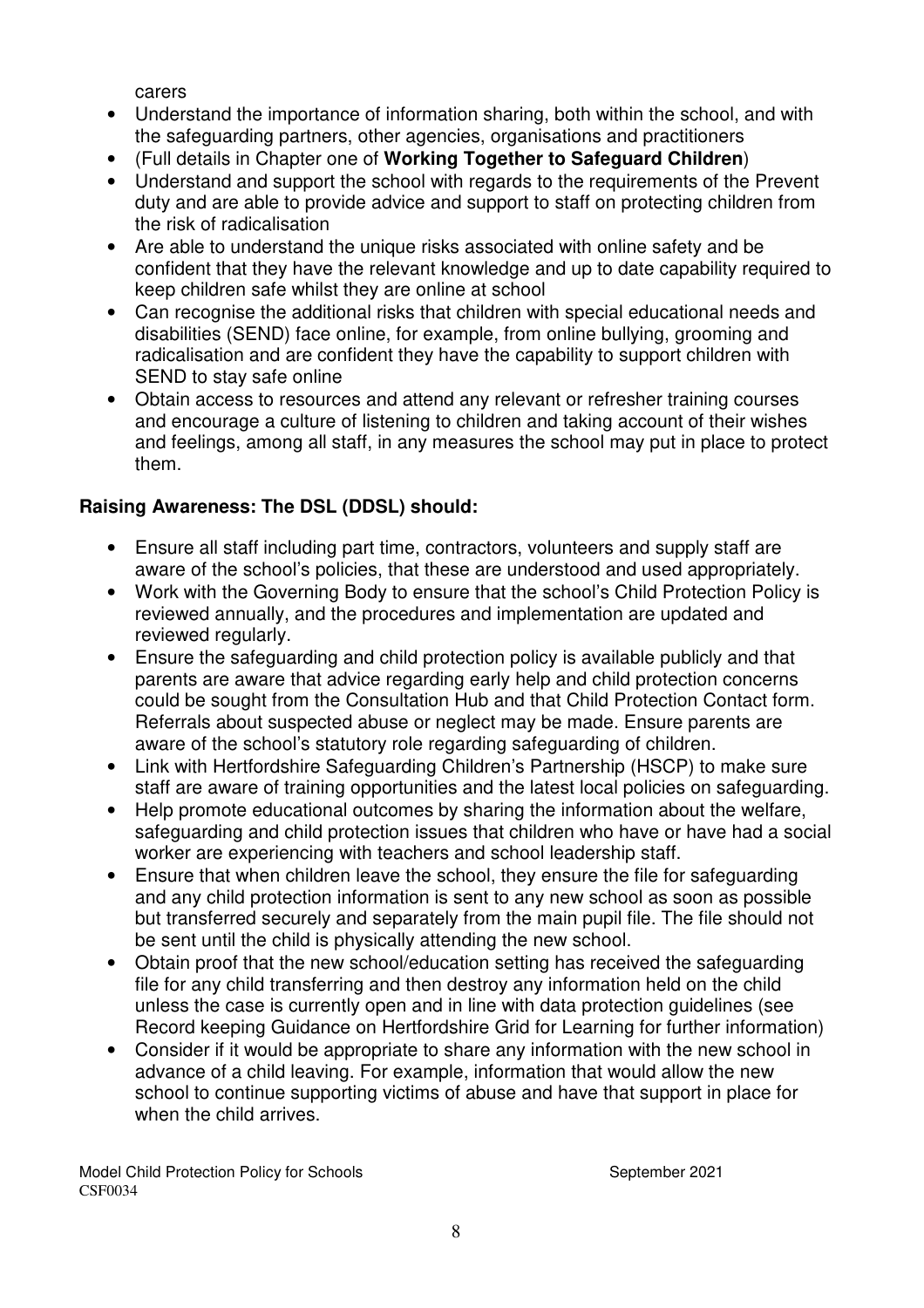## **4. THE MANAGEMENT OF SAFEGUARDING**

Governing bodies must ensure that they comply with their duties under legislation. They must also have regard to this guidance to ensure that the policies, procedures and training in their schools are always effective and comply with the law.

The responsibility of governing bodies include:

- ensure there are appropriate policies and procedures in place in order for appropriate action to be taken in a timely manner to safeguard and promote children's welfare e.g:
	- -Child Protection Policy in place
	- -Staff/Governor Code of Conduct
	- -Part one, OR

Annex A (The following is a condensed version of Part one of Keeping children safe in education. It can be provided (instead of Part one) to those staff who do not directly work with children (if the governing body think it will provide a better basis for those staff to promote the welfare and safeguard children.) of KCSiE (DfE, 2021)

Annex B KCSIE (DfE, 2021) on specific safeguarding issues

-Information regarding the role and identity of the DSL (and any deputies), **should be provided to all staff on induction** 

• Governing bodies should have a senior board level (or equivalent) lead to take **leadership** responsibility for their school's safeguarding arrangements.

The nominated governor for child protection is our Chair of Governors: **Lindsay Steel** 

The responsibility of Headteachers include:

- To ensure that the above policies and procedures, adopted by governing bodies, and particularly concerning referrals of cases of suspected abuse and neglect, are followed by all staff.
- To ensure that the school contributes to multi-agency working in line with statutory guidance **Working Together to Safeguard Children (DfE,2018).**
- To ensure new safeguarding partners and child death review partner arrangements are in place
- To understand the local criteria for action and the local protocol for assessment and ensure they are reflected in their own policies and procedures. They should also be prepared to supply information as requested by the three safeguarding partners
- Schools should work with social care, the police, health services and other services to promote the welfare of children and protect them from harm. This includes providing a coordinated offer of early help when additional needs of children are identified and contributing to inter-agency plans to provide additional support to children subject to child protection plans.

Model Child Protection Policy for Schools Model Child September 2021 CSF0034 • Ensuring arrangements are in place that set out clearly the and principles for sharing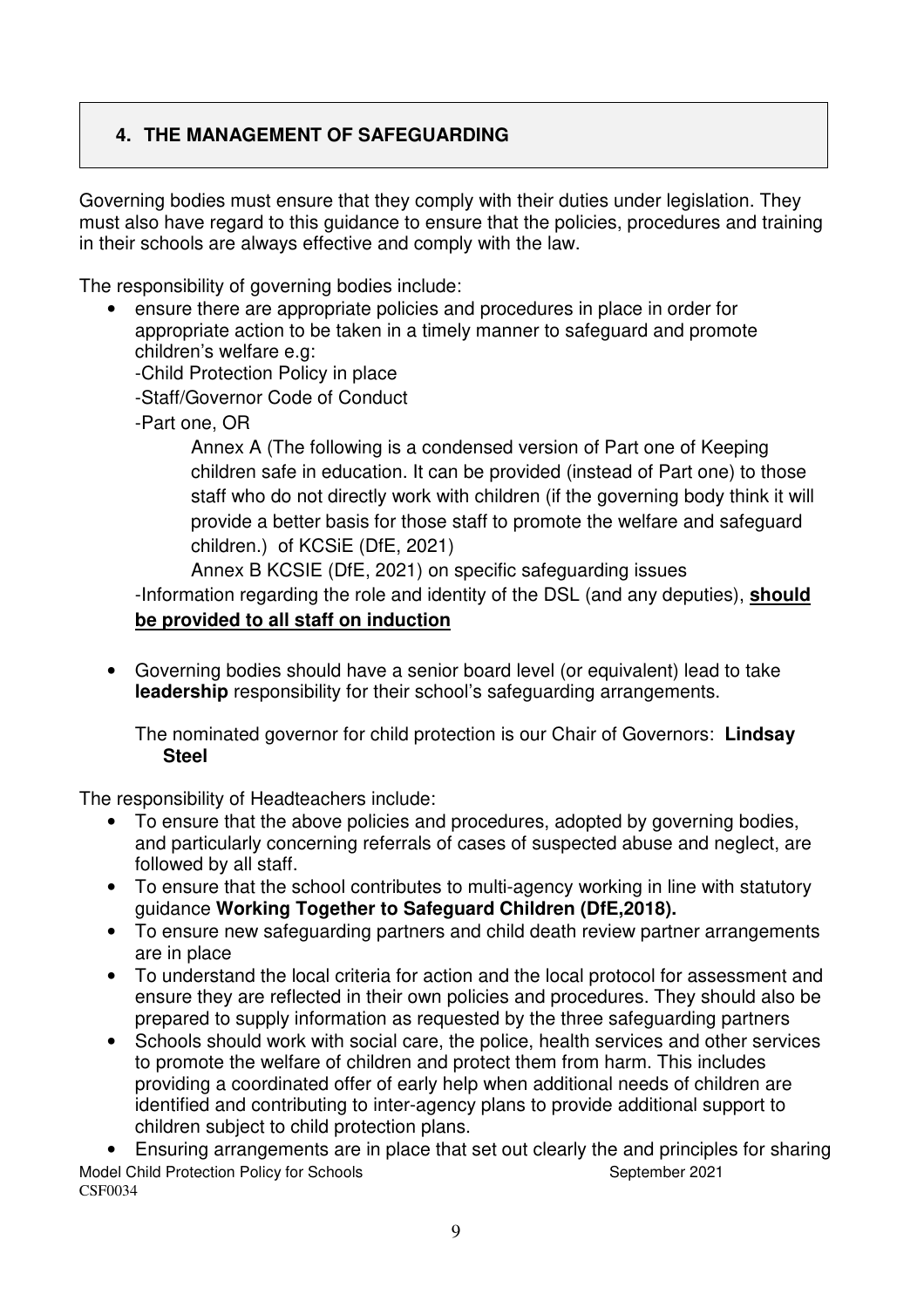information within the school and with the three safeguarding partners, other organisations, agencies and practitioners as required.

- Ensure child protection files are transferred to the new school or college as soon as possible, ensuring secure transit, and confirmation of receipt should be obtained
- Ensure that all staff undergo child protection training (including online safety) at induction. The training should be regularly updated. Induction and training should be in line with advice from the local three safeguarding partners (HSCP) 3 years.
- All staff should receive regular safeguarding and child protection updates (for example, via email, e-bulletins, staff meetings) as required, and at least annually
- Opportunity should therefore be provided for staff to contribute to and shape safeguarding arrangements and child protection policy.
- Ensure that children are taught about safeguarding, including online safety. Schools should consider this as part of providing a broad and balanced curriculum. Education (for all primary pupils) and Relationships and Sex Education (for all secondary pupils) and Health Education (for all pupils in state-funded schools) Mandatory since September 2020.
- Governing bodies should prevent people who pose a risk of harm from working with children by adhering to statutory responsibilities to check staff who work with children, taking proportionate decisions on whether to ask for any checks beyond what is required and ensuring volunteers are appropriately supervised.
- Ensure school have written recruitment and selection policies and procedures in place and at least one of the persons who conducts an interview has completed safer recruitment training
- Should ensure there are procedures in place (as described in part 4 of KCSiE) to manage concerns and allegations against staff including volunteers and supply staff
- There must be procedures in place to make a referral to the Disclosure and Barring Service (DBS) if a person in regulated activity has been dismissed or removed due to safeguarding concerns or would have been had they not resigned. (refer to Type of DBS checks in KCSiE (DfE 2021) pg. 57
- All staff should be clear about their school's policy and procedures with regard to peer on peer abuse.
- Where there is a safeguarding concern, ensure the child's wishes and feelings are taken into account when determining what action to take and what services to provide. Systems should be in place for children to express their views and give feedback. Ultimately, all systems and processes should operate with the best interests of the child at heart.
- Ensuring that all of the DSLs, including deputies, should undergo formal child protection training every two years, in line with KCSIE and HSCP procedures, and receive regular, at least annual, safeguarding updates via e-bulletins, meeting other DSLs, or taking time to read and digest safeguarding developments, for example.
- Prioritising the welfare of children and young people and creating a culture where staff are confident to challenge senior leaders over any safeguarding concerns
- Ensuring appropriate filters and appropriate monitoring systems are in place to safeguard children from potentially harmful and inappropriate online material. Additional information to support governing bodies is provided in Part 2 of KCSiE (DfE 2021).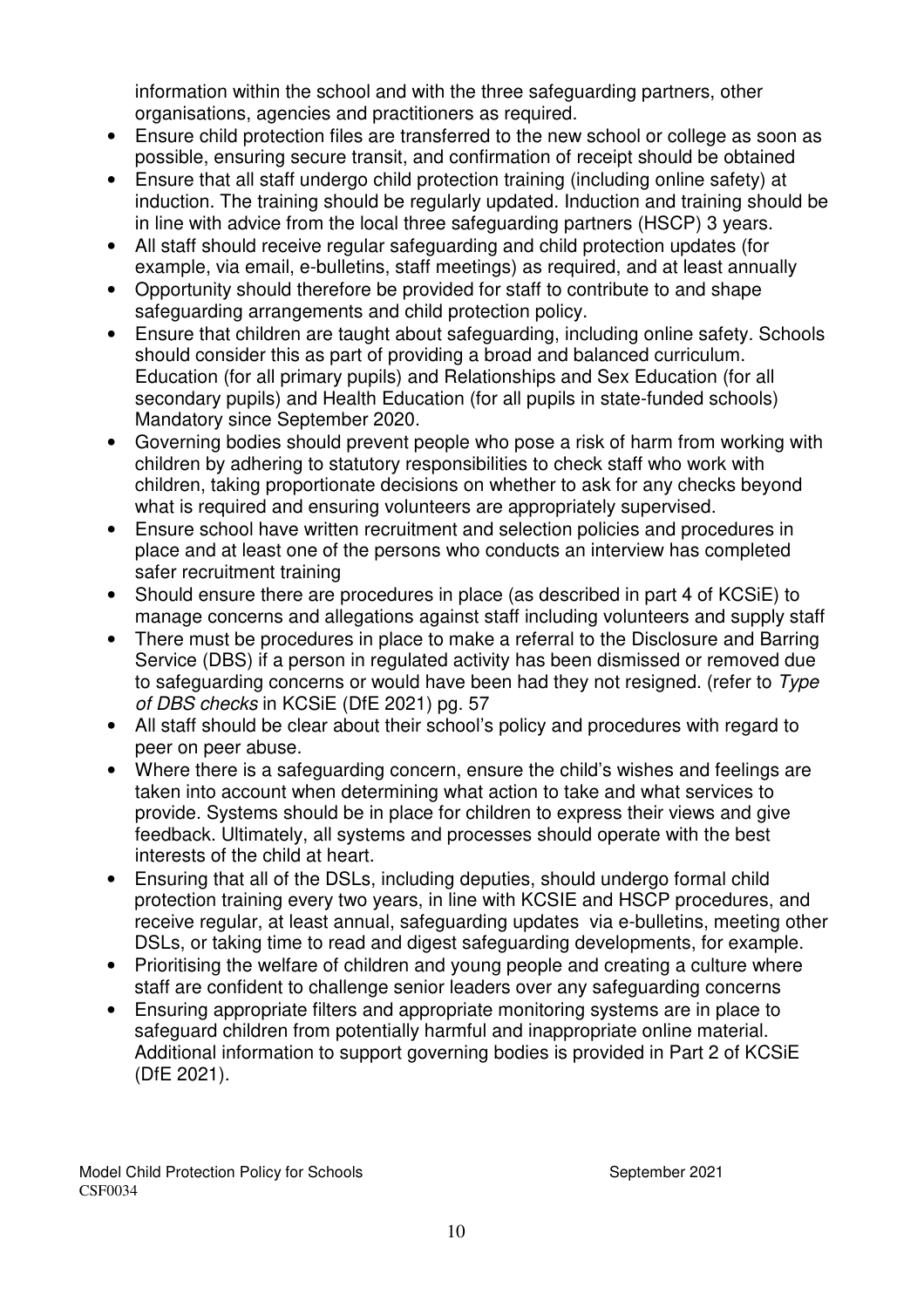## **5. WHEN TO BE CONCERNED**

Knowing what to look for is vital for the early identification of abuse and neglect. All staff should be aware of the Indicators of abuse and neglect so that they are able to identify cases of children who may be in need of help or protection.

**Abuse:** a form of maltreatment of a child. Somebody may abuse or neglect a child by inflicting harm or by failing to act to prevent harm. Children may be abused in a family or in an institutional or community setting by those known to them or, more rarely, by others. Abuse can take place wholly online, or technology maybe used to facilitate offline abuse. Children maybe abused by an adult or adults or by another child or children.

#### **Physical abuse**

A form of abuse which may involve hitting, shaking, throwing, poisoning, burning or scalding, drowning, suffocating or otherwise causing physical harm to a child. Physical harm may also be caused when a parent or carer fabricates the symptoms of, or deliberately induces, illness in a child.

# **Indicators in a child/ young person**

| Bruises – shape, grouping, site, repeat or  | Withdrawal from physical contact         |
|---------------------------------------------|------------------------------------------|
| multiple                                    |                                          |
| Bite-marks – site and size                  | Aggression towards others, emotional and |
| Burns and Scalds – shape, definition, size, | behaviour problems                       |
| depth, scars                                |                                          |
| Improbable, conflicting explanations for    | Frequently absent from school            |
| injuries or unexplained injuries            |                                          |
| Untreated injuries                          | Admission of punishment which appears    |
|                                             | excessive                                |
| Injuries on parts of body where accidental  | <b>Fractures</b>                         |
| injury is unlikely                          |                                          |
| Repeated or multiple injuries               | Fabricated or induced illness            |
|                                             |                                          |

#### **Emotional abuse**

The persistent emotional maltreatment of a child such as to cause severe and adverse effects on the child's emotional development. It may involve conveying to a child that they are worthless or unloved, inadequate, or valued only insofar as they meet the needs of another person. It may include not giving the child opportunities to express their views, deliberately silencing them or 'making fun' of what they say or how they communicate. It may feature age or developmentally inappropriate expectations being imposed on children. These may include interactions that are beyond a child's developmental capability as well as overprotection and limitation of exploration and learning or preventing the child from participating in normal social interaction. It may involve seeing or hearing the ill-treatment of another. It may involve serious bullying (including cyberbullying),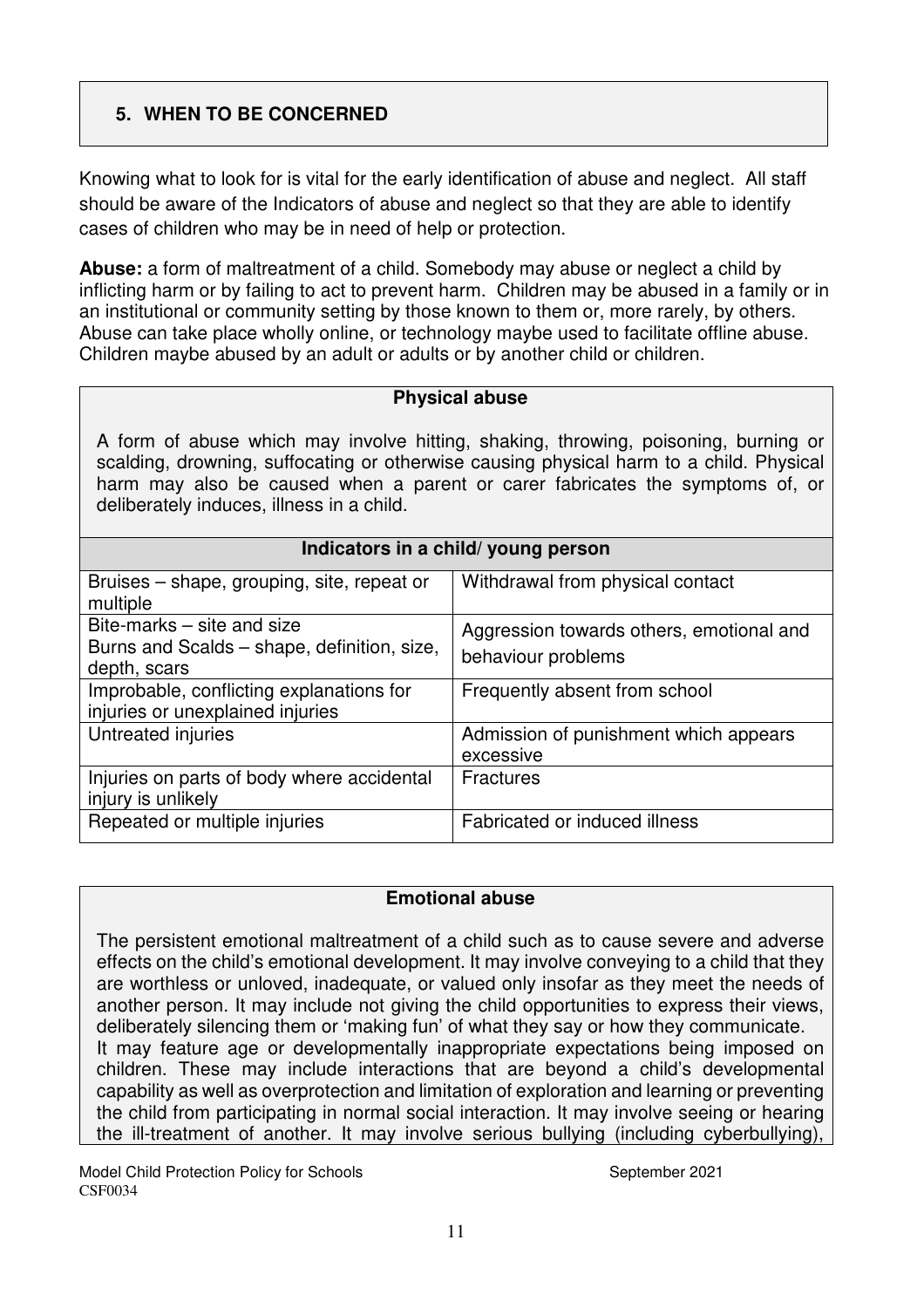causing children frequently to feel frightened or in danger, or the exploitation or corruption of children. Some level of emotional abuse is involved in all types of maltreatment of a child, although it may occur alone.

| Indicators in a child/ young person                                |                                                                                        |  |
|--------------------------------------------------------------------|----------------------------------------------------------------------------------------|--|
| Self-harm                                                          | Over-reaction to mistakes / Inappropriate<br>emotional responses                       |  |
| Chronic running away                                               | Abnormal or indiscriminate attachment                                                  |  |
| Drug/solvent abuse                                                 | Low self-esteem                                                                        |  |
| Compulsive stealing                                                | Extremes of passivity or aggression                                                    |  |
| Makes a disclosure                                                 | Social isolation - withdrawn, a 'loner'<br>Frozen watchfulness particularly pre school |  |
| Developmental delay                                                | Depression                                                                             |  |
| Neurotic behaviour (e.g. rocking, hair<br>twisting, thumb sucking) | Desperate attention-seeking behaviour                                                  |  |

#### **Neglect**

The persistent failure to meet a child's basic physical and/or psychological needs, likely to result in the serious impairment of the child's health or development. Neglect may occur during pregnancy, for example, as a result of maternal substance abuse. Once a child is born, neglect may involve a parent or carer failing to: provide adequate food, clothing and shelter (including exclusion from home or abandonment); protect a child from physical and emotional harm or danger; ensure adequate supervision (including the use of inadequate care-givers); or ensure access to appropriate medical care or treatment. It may also include neglect of, or unresponsiveness to, a child's basic emotional needs.

#### **Indicators in a child/ young person**

| Failure to thrive - underweight, small       | Low self-esteem                          |
|----------------------------------------------|------------------------------------------|
| stature                                      |                                          |
|                                              |                                          |
| Dirty and unkempt condition                  | Inadequate social skills and poor        |
|                                              | socialisation                            |
| Inadequately clothed                         | Frequent lateness or non-attendance at   |
|                                              | school                                   |
| Dry sparse hair                              | Abnormal voracious appetite at school or |
|                                              | nursery                                  |
| Untreated medical problems                   | Self-harming behaviour                   |
| Red/purple mottled skin, particularly on the | <b>Constant tiredness</b>                |
| hands and feet, seen in the winter due to    |                                          |
| cold                                         |                                          |
| Swollen limbs with sores that are slow to    | Disturbed peer relationships             |
| heal, usually associated with cold injury    |                                          |

#### **Sexual abuse**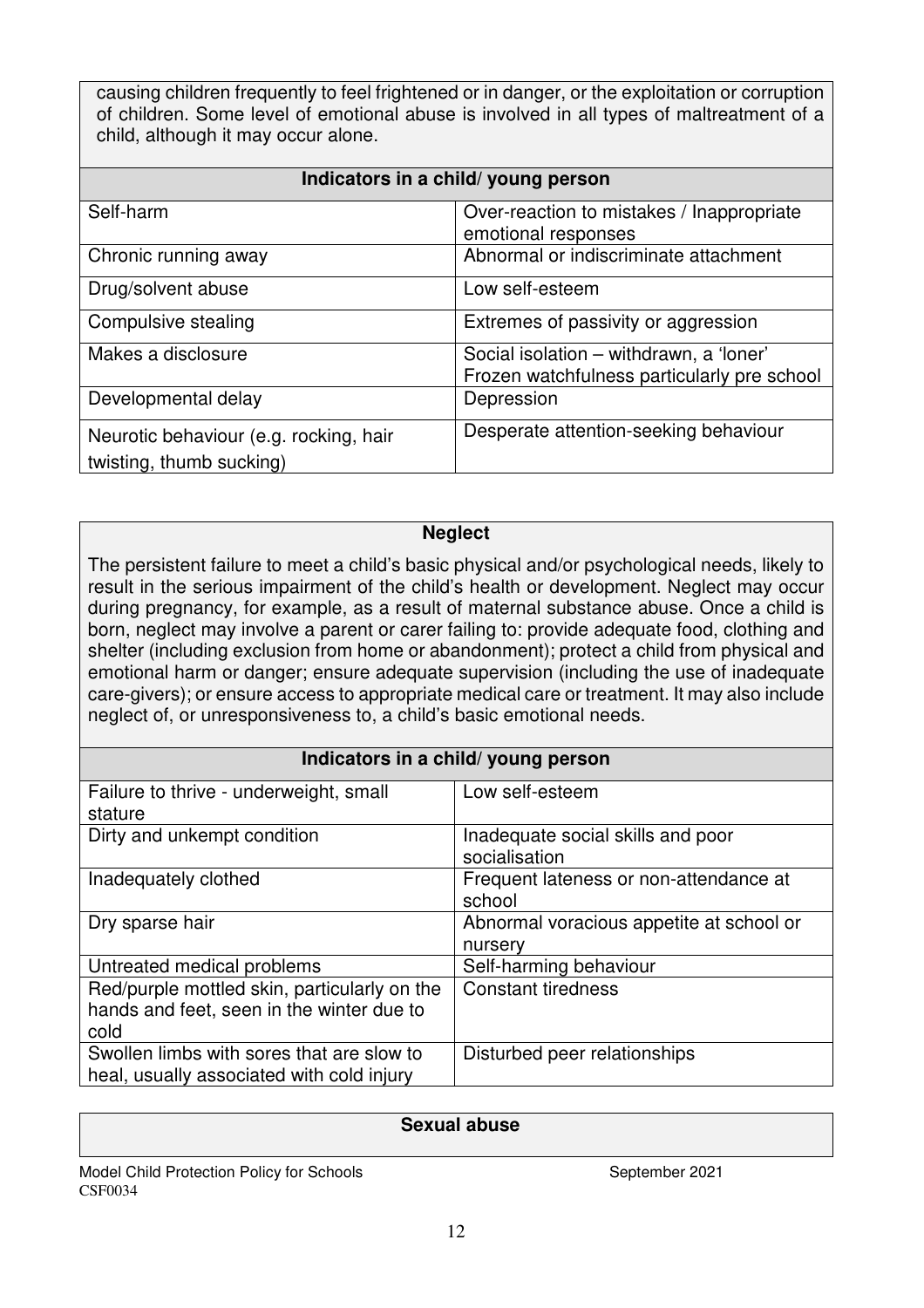Involves forcing or enticing a child or young person to take part in sexual activities, not necessarily involving violence, whether or not the child is aware of what is happening. The activities may involve physical contact, including assault by penetration (for example rape or oral sex) or non-penetrative acts such as masturbation, kissing, rubbing, and touching outside of clothing. They may also include non-contact activities, such as involving children in looking at, or in the production of, sexual images, watching sexual activities, encouraging children to behave in sexually inappropriate ways, or grooming a child in preparation for abuse. Sexual abuse can take place online, and technology can be used to facilitate offline abuse. Sexual abuse is not solely perpetrated by adult males. Women can also commit acts of sexual abuse, as can other children. The sexual abuse of children by other children is a specific safeguarding issue (also known as peer on peer abuse) in education and all staff should be aware of it and of their school or colleges policy and procedures for dealing with it.

|                                                                                         | Indicators in a child/ young person         |
|-----------------------------------------------------------------------------------------|---------------------------------------------|
| Self-harm - eating disorders, self-mutilation   Poor self-image, self-harm, self-hatred |                                             |
| and suicide attempts                                                                    |                                             |
| Running away from home                                                                  | Inappropriate sexualised conduct            |
| Reluctant to undress for PE                                                             | Withdrawal, isolation or excessive worrying |
| Pregnancy                                                                               | Sexual knowledge or behaviour               |
|                                                                                         | inappropriate to age/stage of development,  |
|                                                                                         | or that is unusually explicit               |
| Inexplicable changes in behaviour, such as                                              | Poor attention / concentration (world of    |
| becoming aggressive or withdrawn                                                        | their own)                                  |
| Pain, bleeding, bruising or itching in genital                                          | Sudden changes in schoolwork habits,        |
| and /or anal area                                                                       | become truant                               |
| Sexually exploited or indiscriminate choice                                             |                                             |
| of sexual partners                                                                      |                                             |

If staff have any concerns about a child's welfare, they should act on them immediately. If staff have a concern, they should follow this policy and speak to the DSL/DDSL. The DSL/DDSL are most likely to have a complete safeguarding picture and be the most appropriate person to advise on the response to a safeguarding concern.

#### **Any staff member should be able to make a Child Protection Contact Referral to Children's Services if necessary.**

All staff should be aware of the process for making Child Protection Contact Referrals to Children's Services for statutory assessments under the Children Act 1989, especially section 17 (children in need) and section 47 (a child suffering, or likely to suffer, significant harm - from abuse or neglect) that may follow a Contact Referral, along with the role they might be expected to play in such assessments.

Staff should not assume a colleague or another professional will take action and share information that might be critical in keeping children safe. They should be mindful that early information sharing is vital for effective identification, assessment and allocation of appropriate service provision.

#### **Options will then include:**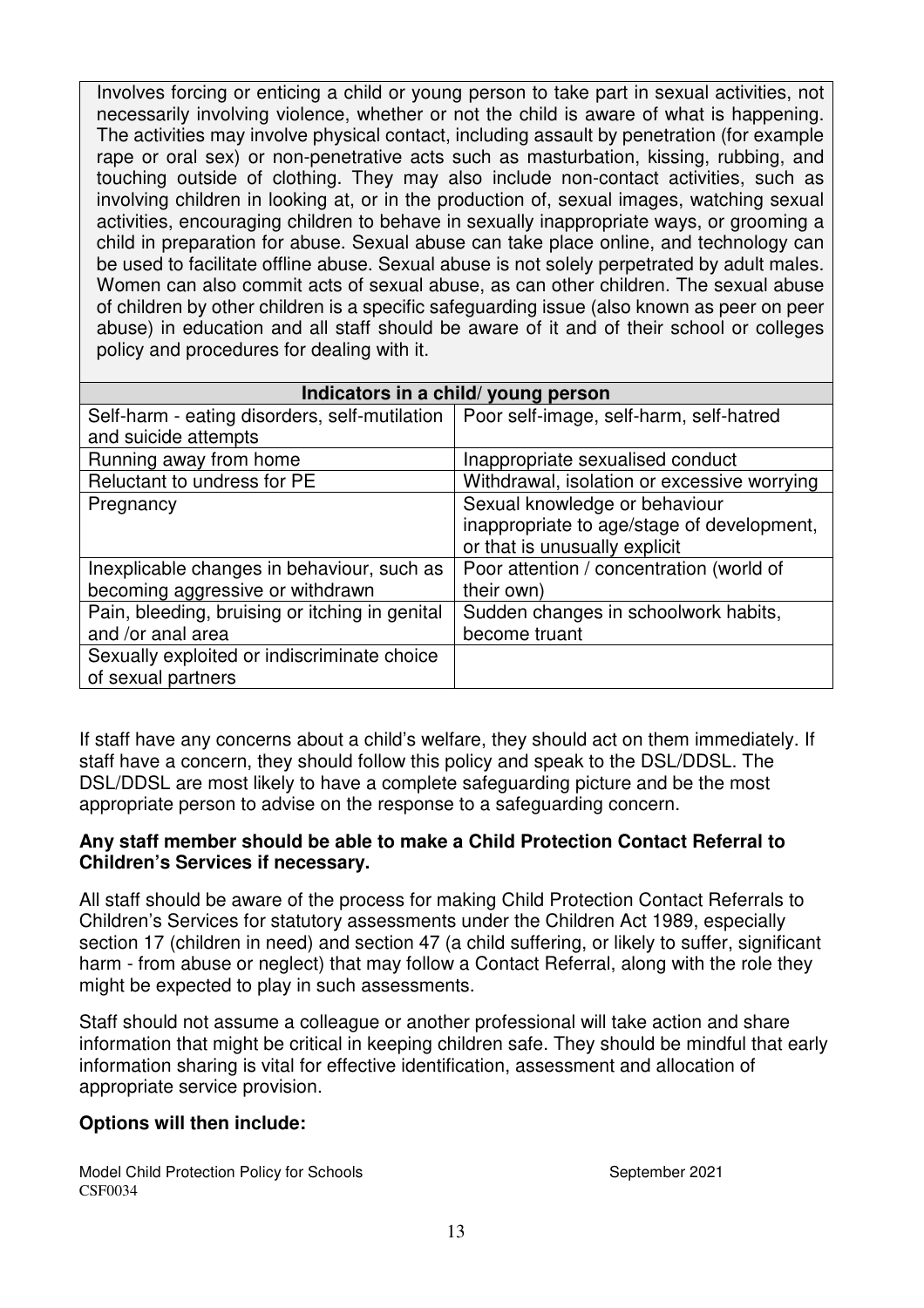- Managing any support for the child internally via the school's own pastoral support processes.
- Completing a Families First Assessment or making a request for early help support.
- A Child Protection Contact Referral for statutory services, for example as the child might be in need of services, or suffering / likely to suffer significant harm from abuse or neglect.

#### **Extra Familial Harm (formerly contextual Safeguarding)**

Safeguarding incidents and/or behaviours can be associated with factors outside the school and/or can occur between children outside the school. All staff, but especially the DSLs and their Deputies should be considering the context within which such incidents and/or behaviours occur. This is known as contextual safeguarding, which simply means assessments of children should consider whether wider environmental factors are present in a child's life that are a threat to their safety and/or welfare.

#### **A child centred and coordinated approach to safeguarding**

Safeguarding and promoting the welfare of children is **everyone's responsibility.** In order to fulfil this responsibility effectively, each professional should make sure their approach is **child centred**. This means that they should consider, at all times, what is in the best interests of the child.

Schools and their staff form part of the wider safeguarding system for children. This system is based on the principle of providing help for families to stay together where it is safe for the children to do so, and looking at alternatives where it is not, whilst acting in the **best interests** of the child at all times.

#### **Children who may require early help (known as Families First in Hertfordshire)**

Families First is Hertfordshire's strategy for early help for families. A directory of early help services is available at www.hertfordshire.gov.uk/familiesfirst which will help practitioners and families find information and support to prevent escalation of needs and crisis.

All staff should be aware of the **early help process**, and understand their role in identifying emerging problems, sharing information with other professionals to support early identification and assessment of a child's needs. It is important for children to receive the right help at the right time to address risks and prevent issues escalating. This also includes staff monitoring the situation and feeding back to the DSL any ongoing/escalation of concerns so that consideration can be given to a Child Protection Contact Referral to Children's Services if the child's situation doesn't appear to be improving.

If early help is appropriate, the DSL or a Deputy will generally lead on liaising with other agencies and setting up a Families First Assessment as appropriate.

#### **Any child may benefit from early help, but all school staff should be particularly alert to the potential need for early help for a child who:**

- has special educational needs (whether or not they have a statutory Education, Health and Care Plan);
- has a mental health need:
- is a young carer;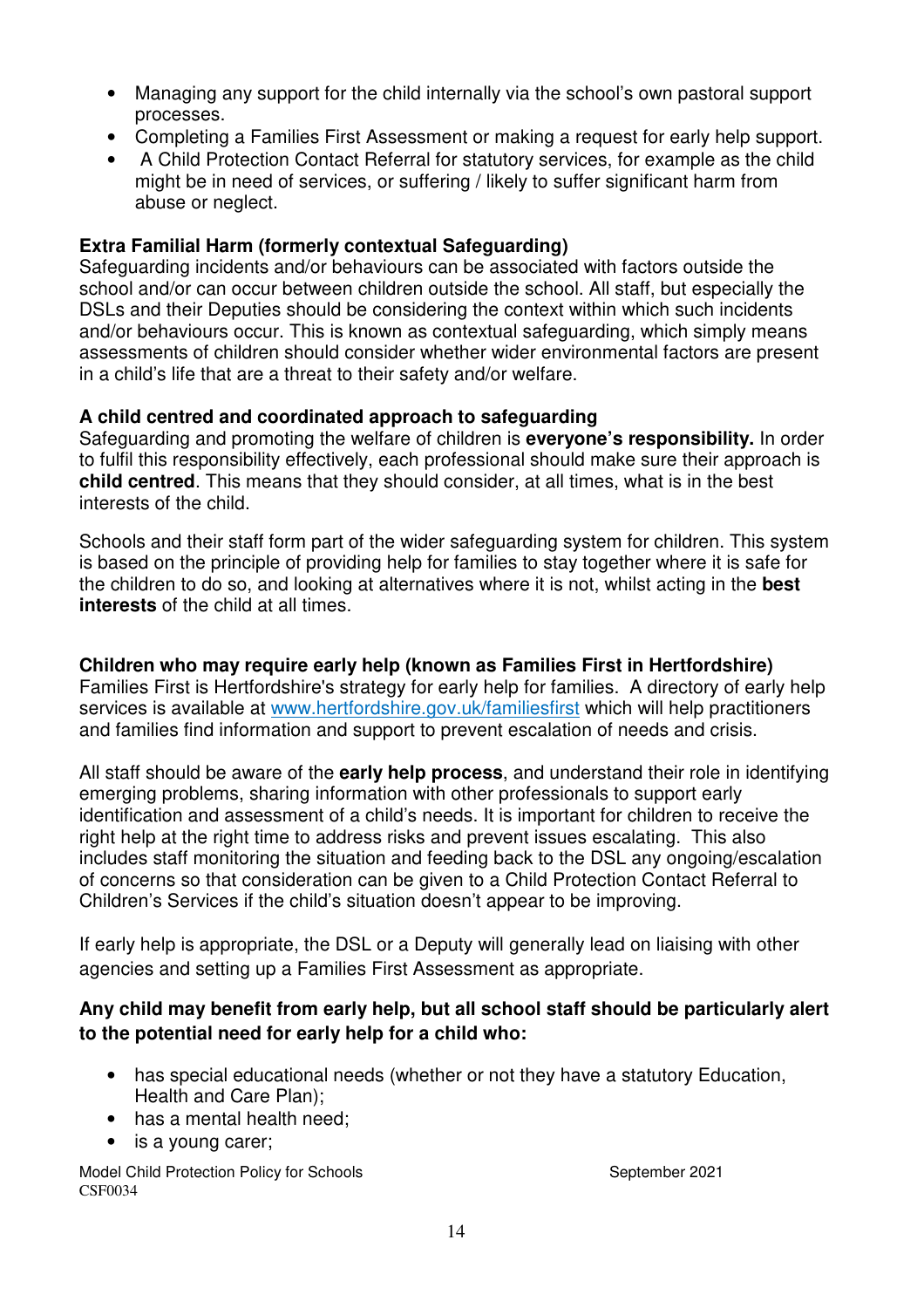- is showing signs of being drawn in to anti-social or criminal behaviour, including gang involvement and association with organised crime groups or county lines;
- is frequently missing/goes missing from care or from home;
- is at risk of modern slavery, trafficking, sexual or criminal exploitation;
- is at risk of being radicalised or exploited:
- has a family member in prison, or is affected by parental offending;
- is in a family circumstance presenting challenges for the child, such as drug and alcohol misuse, adult mental health issues and domestic abuse;
- is misusing drugs or alcohol themselves;
- has returned home to their family from care;
- is at risk of 'honour'-based abuse such as Female Genital Mutilation or Forced Marriage:
- is a privately fostered child; and
- is persistently absent from education, including persistent absences for part of the school day.

School staff members should be aware of the main categories of maltreatment: **physical abuse, emotional abuse, sexual abuse and neglect** as well as being aware of the indicators of maltreatment and **specific safeguarding issues** so that they are able to identify cases of children who may be in need of help or protection.

#### **Children with special educational needs and disabilities:**

Additional barriers can exist when recognising abuse and neglect in this group of children. This can include:

- Assumptions that indicators of possible abuse such as behaviour, mood and injury relate to the child's impairment without further exploration.
- Assumptions that children with SEN and disabilities can be disproportionally impacted by things like bullying- without outwardly showing any signs.
- Communication barriers and difficulties.
- Reluctance to challenge carers, (professionals may over empathise with carers because of the perceived stress of caring for a disabled child).
- Disabled children often rely on a wide network of carers to meet their basic needs and therefore the potential risk of exposure to abusive behaviour can be increased.
- A disabled child's understanding of abuse.
- Lack of choice/ participation.
- Isolation.

## **Peer on peer abuse (child on child)**

**All** staff should be aware that safeguarding issues can manifest themselves via peer on peer abuse. This is most likely to include, but may not be limited to:

- Bullying (including cyberbullying).
- Physical abuse such as hitting, kicking, shaking, biting, hair pulling, or otherwise causing physical harm.
- Sexual violence, such as rape, assault by penetration and sexual assault.
- Sexual harassment, such as sexual comments, remarks, jokes and online sexual harassment, which may be stand-alone or part of a broader pattern of abuse.
- Up-skirting, which typically involves taking a picture under a person's clothing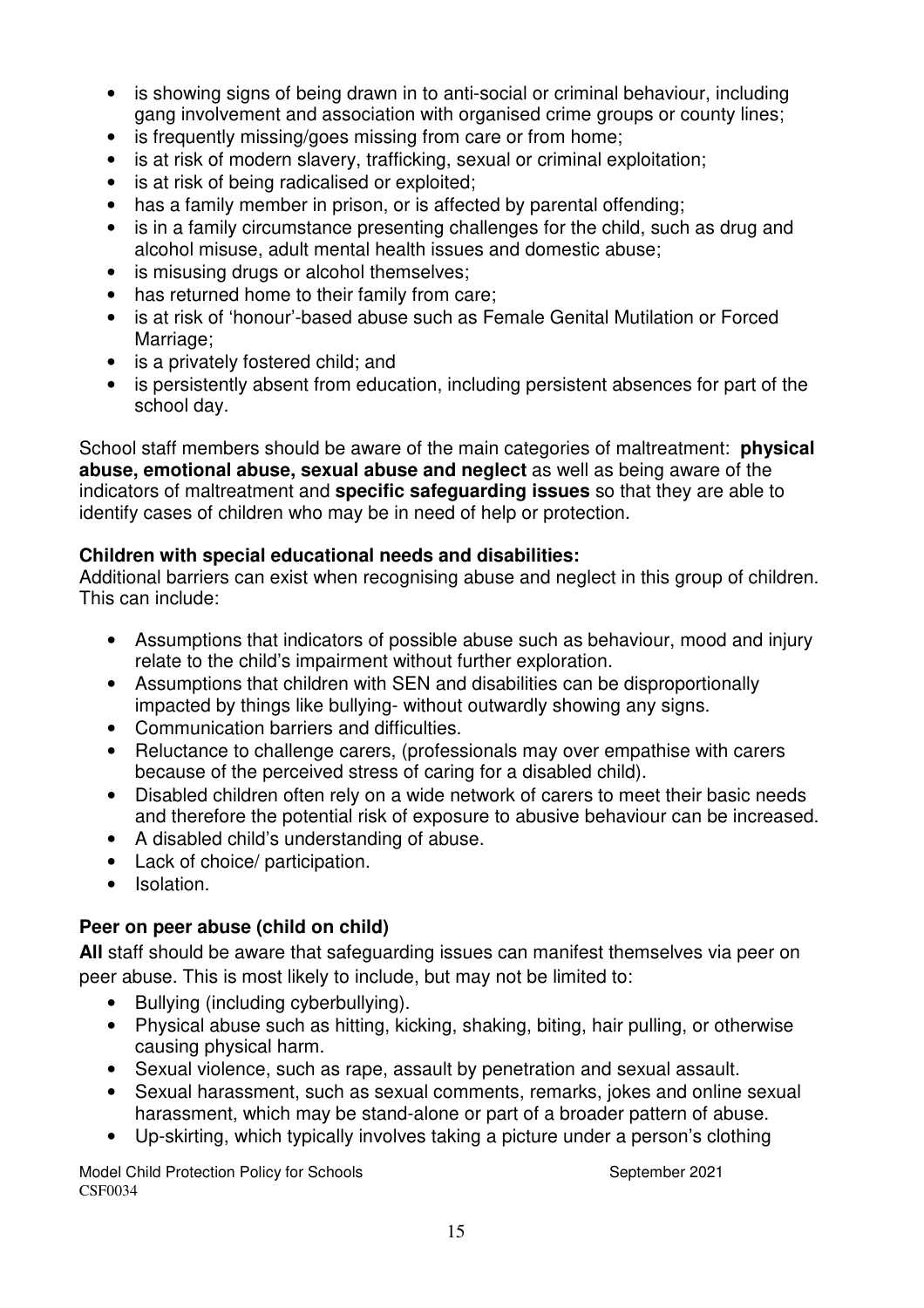without them knowing, with the intention of viewing their genitals or buttocks to obtain sexual gratification, or cause the victim humiliation, distress or alarm.

- Sexting (also known as sharing nudes or semi-nudes).
- Initiation/hazing type violence and rituals.

All staff should be aware that abuse is abuse and peer on peer abuse will never be tolerated or passed off as "banter", "just having a laugh" or "part of growing up". Furthermore, they should recognise the gendered nature of peer on peer abuse (i.e. that it is more likely that girls will be victims and boys' perpetrators), but that all peer on peer abuse is unacceptable and will be taken seriously.

In order to minimise the risk of peer on peer abuse the school:

- Provides a developmentally appropriate **RHE** (Relationships and Health Education) curriculum which develops pupils' understanding of diversity, relationships, health and well-being as well as keeping themselves safe.
- Have systems in place for any pupil to raise concerns with staff, knowing that they will be listened to, believed and valued. e.g. Hand of Trust, Worry Box.
- Ensure victims, perpetrators and any other child affected by peer on peer abuse will be supported. All reports on CPOMS are investigated and actions logged.
- Develops robust risk assessments where appropriate, e.g Individual Management Plans.
- Have relevant policies in place (e.g. Behaviour, Anti-bullying and Discipline policy).

Where there is an allegation or concern that a child has abused others, Section 4.4 of the Hertfordshire Safeguarding Children Partnership Procedures Manual, 'Children Who Abuse Others':

**http://hertsscb.proceduresonline.com/chapters/p\_chil\_abuse.html** 

Staff should also refer to Part five of KCSiE (DfE 2021) – '**Child on child sexual violence and sexual harassment':**

**https://www.gov.uk/government/publications/keeping-children-safe-in-education--2**

#### **Serious violence**

All staff should be aware of indicators, which may signal that children are at risk from, or are involved with serious violent crime. These include:

- Increased absence from school
- Change in friendships or relationships with older individuals or groups
- Significant decline in performance
- Signs of self-harm or significant change in wellbeing
- Signs of assault or unexplained injuries
- Unexplained gifts/new possessions

Also refer to **Schools Toolkit** the characteristics of young peoples' vulnerability to CSE and CCE on the HGFL;**https://thegrid.org.uk/safeguarding-and-child-protection/childprotection/specific-safeguarding-issues/child-sexual-and-criminal-exploitation**

## **Child Sexual Exploitation (CSE) and Child Criminal Exploitation (CCE)**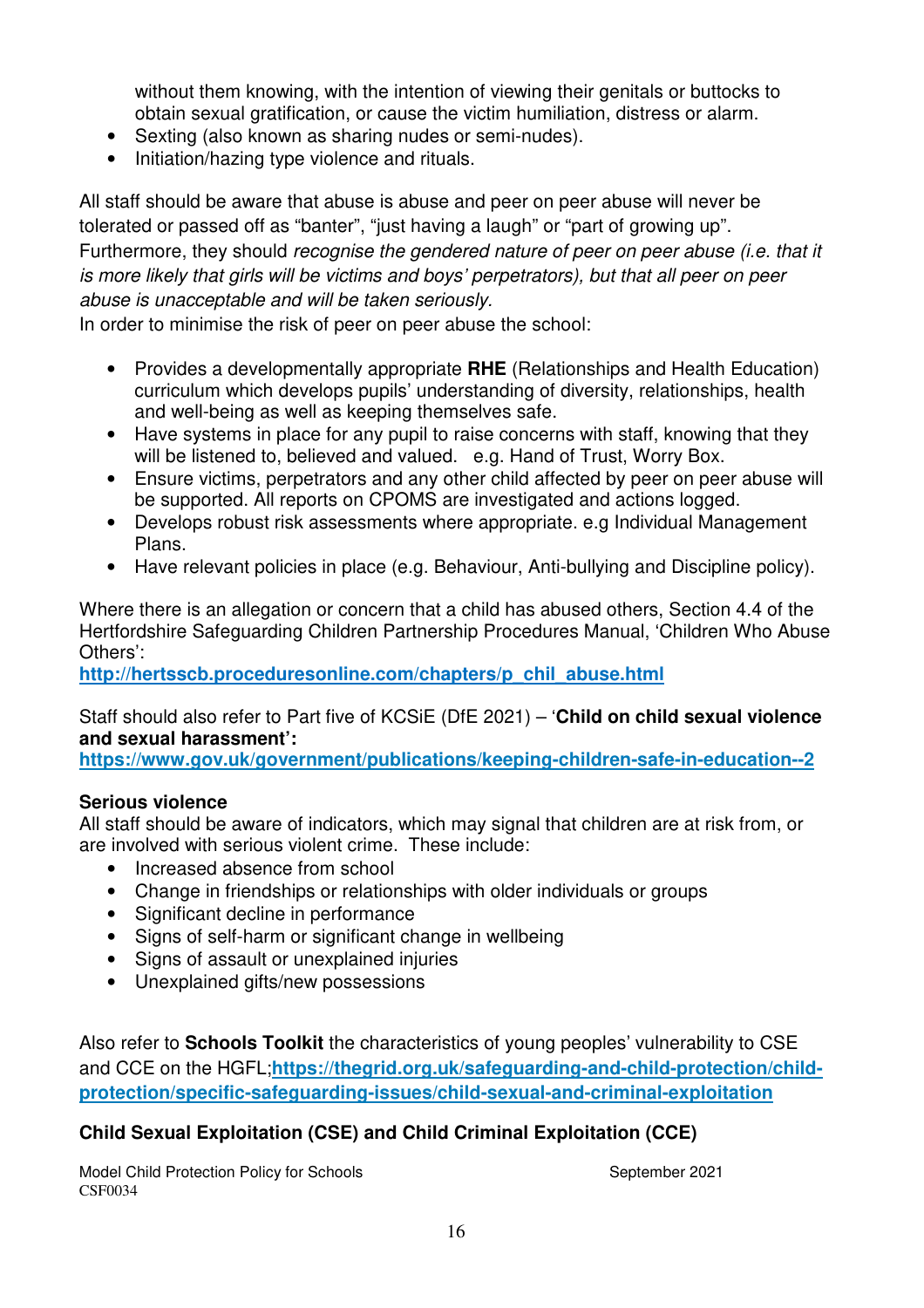Both CSE and CCE are forms of abuse and both occur where an individual or group takes advantage of an imbalance in power to coerce, manipulate or deceive a child into sexual or criminal activity. Whilst age may be the most obvious, this power imbalance can also be due to a range of other factors including gender, sexual identity, cognitive ability, physical strength, status, and access to economic or other resources. In some cases, the abuse will be in exchange for something the victim needs or wants and/or will be to the financial benefit or other advantage (such as increased status) of the perpetrator or facilitator. The abuse can be perpetrated by individuals or groups, males or females, and children or adults. The abuse can be a one-off occurrence or a series of incidents over time and range from opportunistic to complex organised abuse. It can involve force and/or enticementbased methods of compliance and may, or may not, be accompanied by violence or threats of violence. Victims can be exploited even when activity appears consensual and it should be noted exploitation as well as being physical can be facilitated and/or take place online. More information include definitions and indicators are included in Annex B KCSiE DfE 2021.

#### **Mental Health**

All staff should be aware that mental health problems can, in some cases, be an indicator that a child has suffered or is at risk of suffering abuse, neglect or exploitation. Only appropriate trained professionals should attempt to make a diagnosis of a mental health problem. Staff however, are well placed to observe children day-to-day and identify those whose behaviour suggests that they may be experiencing a mental health problem or be at risk of developing one.

If staff have a mental health concern about a child that is also a safeguarding concern, immediate action should be taken by following the procedures in this policy and speaking to the schools DSL.

#### **Prevent: Safeguarding Children and Young People from Radicalisation**

Children can be vulnerable to extreme ideologies and radicalisation. Similar to protecting children from other forms of harm and abuse, protecting children from radicalisation must be part of all school safeguarding approaches.

All schools and colleges are subject to the Prevent Duty under Section 26 of the Counter Terrorism and Security Act 2015 (the CTSA 2015), in the exercise of their functions to have "due regard to the need to prevent people from being drawn into terrorism." Pg 133 KCSiE (DfE 2021).

There are signs and vulnerability factors that may indicate a child is susceptible to radicalisation or is in the process of being radicalised. It is possible to protect vulnerable people from extremist thinking and intervene to safeguard those at risk of radicalisation. Staff must be alert to changes in children's behaviour, which could indicate that they may be in need of Prevent support. They must act proportionately to the concern using the Prevent 'notice, check, share' approach, which may lead to the DSL making a Prevent referral.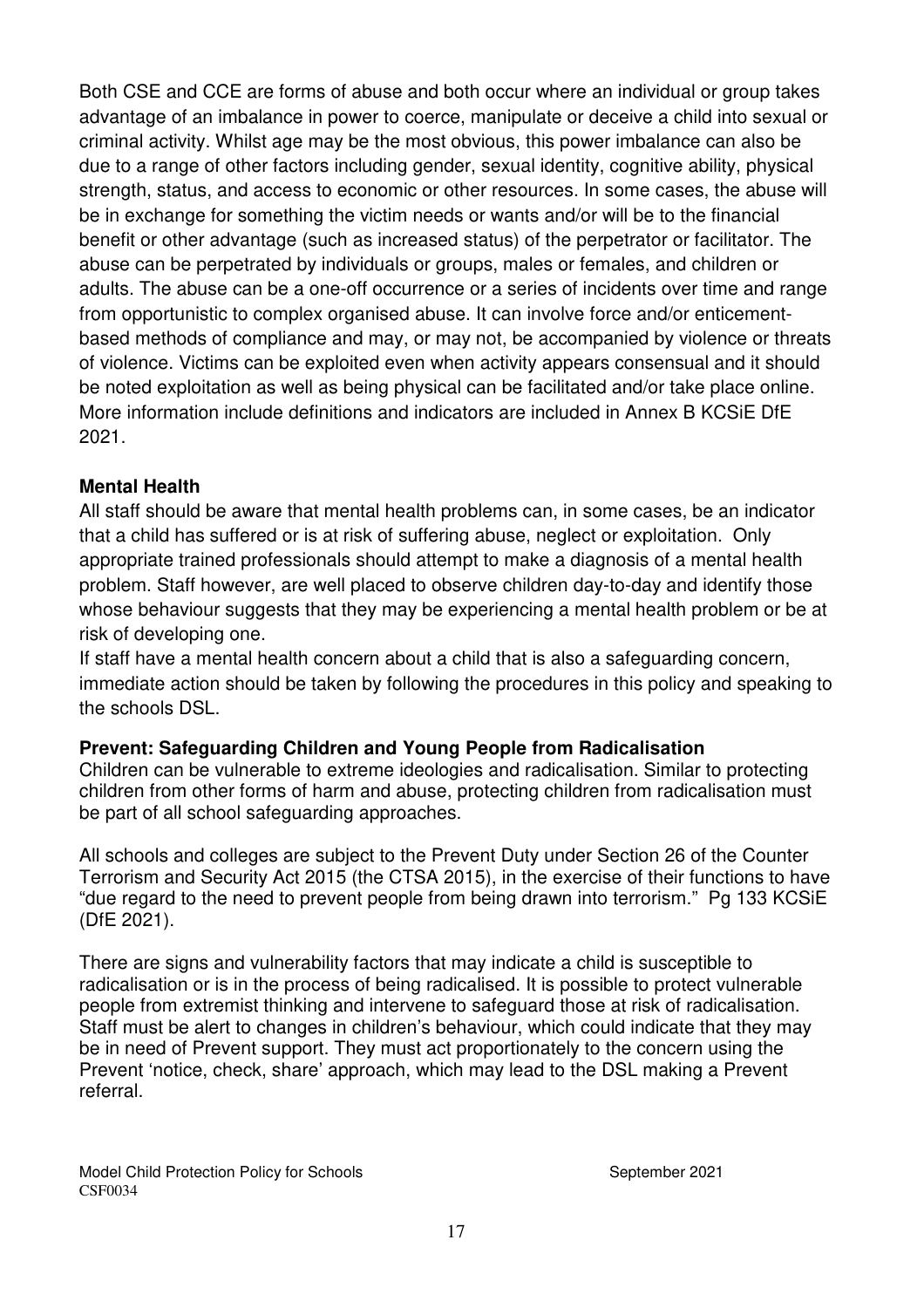Local Hertfordshire County Council guidance on Prevent is featured at 6.25 of the Hertfordshire Safeguarding Children's Partnership CP procedures **https://hertsscb.proceduresonline.com/chapters/p\_prevent\_guide.html**

This outlines the specific duties in Hertfordshire. This guidance also features advice on making a Prevent referral. (please note at the time of writing this policy 6.25 of the HSCP CP procedures is under review)

#### **Domestic Abuse**

Domestic abuse is: any incident or pattern of incidents of controlling, coercive, threatening behaviour, violence or abuse between those aged 16 or over who are, or have been, intimate partners or family members regardless of gender or sexuality. The abuse can encompass but is not limited to psychological; physical; sexual; financial; and emotional.

All children can witness and be adversely affected by domestic abuse in the context of their home life where domestic abuse occurs between family members. See Appendix 4 for information regarding Operation Encompass.

## **6. DEALING WITH A DISCLOSURE**

If a child confides in a member of staff/volunteer and requests that the information is kept secret, it is important that the member of staff/volunteer tell the child in a manner appropriate to the child's age/stage of development that they cannot promise complete confidentiality – instead they must explain that they may need to pass information to other professionals to help keep the child or other children safe.

If a child discloses that he or she has been abused in some way, the member of staff/volunteer should:

- Listen to what is being said without displaying shock or disbelief
- Accept what is being said
- Allow the child to talk freely
- Reassure the child, but not make promises which might not be possible to keep
- Never promise a child that they will not tell anyone as this may ultimately not be in the best interests of the child.
- Reassure him or her that what has happened is not his or her fault
- Stress that it was the right thing to tell
- Listen, only asking questions when necessary to clarify what is being said.
- Not criticise the alleged perpetrator
- Explain what has to be done next and who has to be told
- Make a written record (see Record Keeping)
- Pass the information to the DSL without delay (if a DSL or Deputy is not available, staff must inform a senior member of staff or complete a child protection contact referral if this disclosure indicates that the child may be at risk of immediate harm and/or have been suffered significant harm to ensure reporting to Police and/or Children's Services where necessary is not delayed)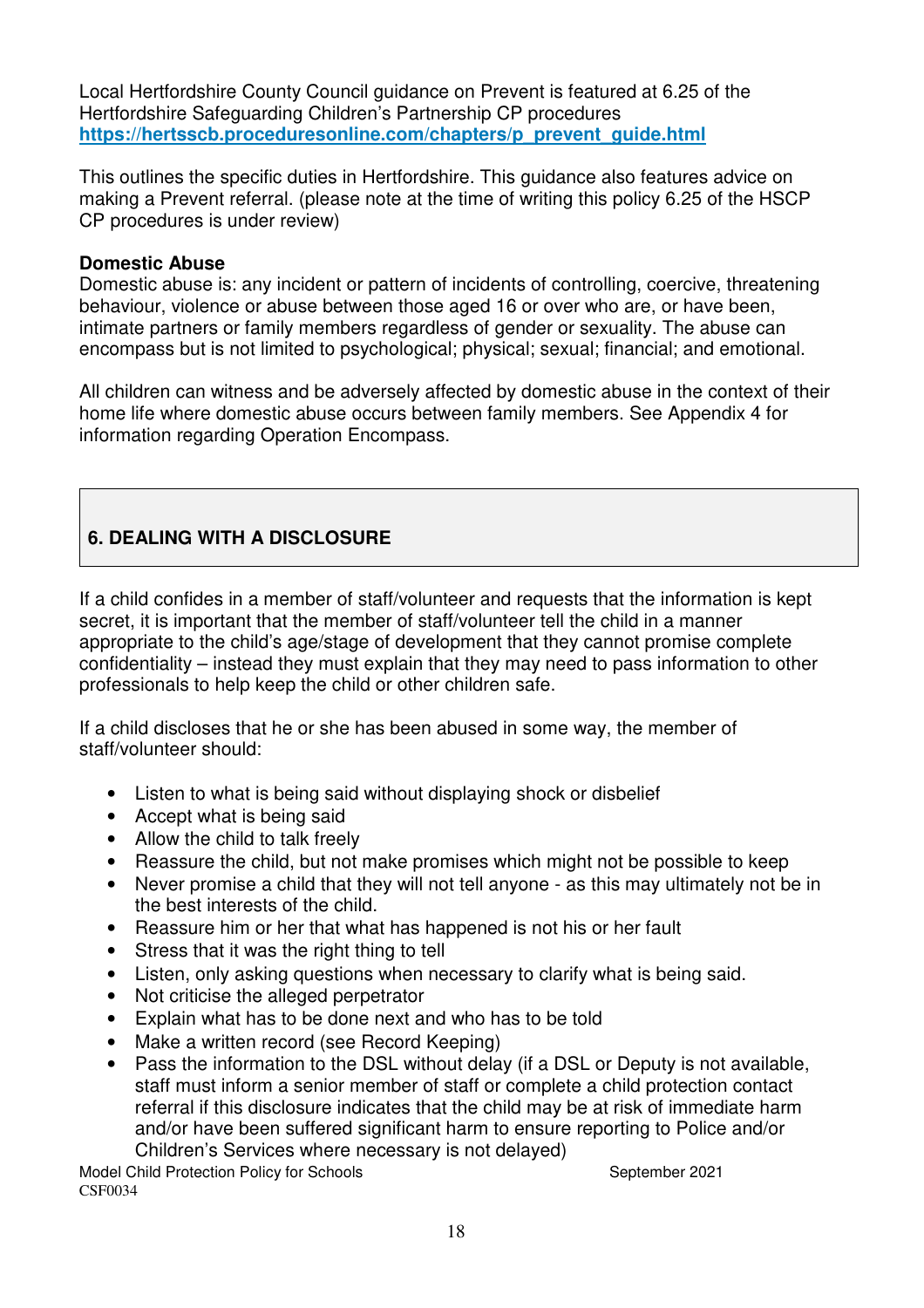#### **Third Party Disclosures**

It's everyone's responsibility to report concerns related to children and make referrals to Children Services and the Police if suspected that a child has been abused or is at risk of abuse.

Therefore, when safeguarding concerns are shared to the DSL in a school by a parent or member of the public, it is important to note that there is equal responsibility by the complainant to report the matter also directly rather than assume the responsibility is that of the school. If unsure of how to do this speak to the DSL / Headteacher and they will advise accordingly.

#### **Support**

Dealing with a disclosure from a child, and safeguarding issues can be stressful. The member of staff/volunteer should, therefore, consider seeking support for him/herself and discuss this with the DSL.

**If a school staff member receives a disclosure about potential harm caused by another staff member, they should see section 11 of this policy–** *Allegations involving school staff/volunteers.* 

## **7. RECORD KEEPING**

All practitioners should be confident of the processing conditions under the Data Protection Act 2018 and the GDPR which allow them to store and share information for safeguarding purposes, including information, which is sensitive and personal, and should be treated as 'special category personal data'.

All concerns, discussions and decisions made and the reasons for those decisions should be recorded in writing. If in doubt about recording requirements staff should discuss with the DSL.

- Record as soon as possible after the conversation. Use the schools Child Protection Recording system (CPOMS).
- Ensure the date, time, place is recorded, and any noticeable non-verbal behaviour and the words used by the child.
- Use the body map on the schools recording system or the proforma body map available on HGFL, to indicate the position of any injuries and a clear description of the injury.
- Record statements and observations rather than interpretations or assumptions.
- Do not destroy the original records in case they are needed by a court.
- All records need to be given to the DSL promptly. No copies should be retained by the member of staff or volunteer.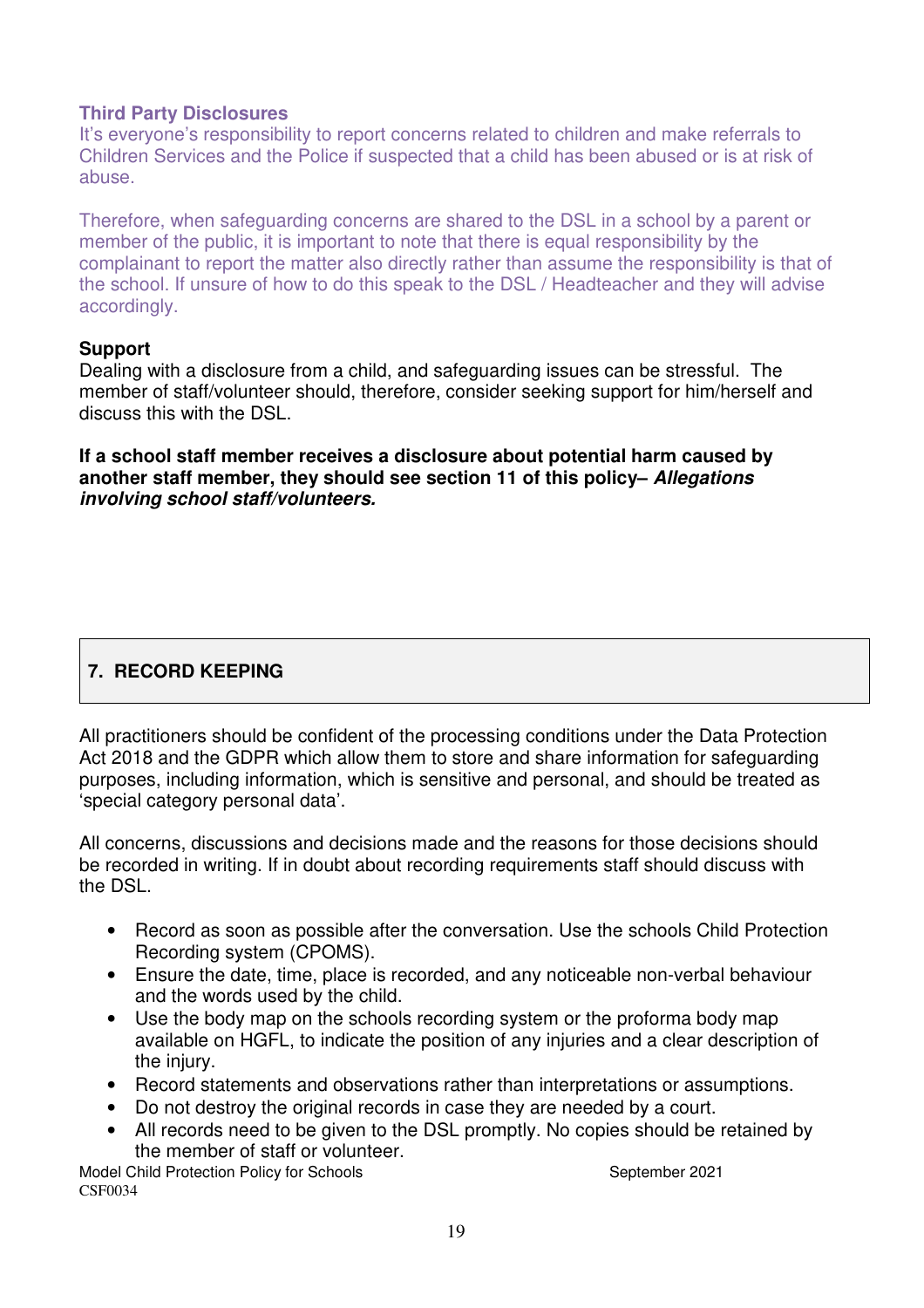The DSL will ensure that all safeguarding records are managed in accordance with the Education (Pupil Information) (England) Regulations 2005.

Safeguarding records, The Herts Grid **https://thegrid.org.uk/safeguarding-and-child-protection/childprotection/safeguarding-records**

## **8. CONFIDENTIALITY**

Safeguarding children raises issues of confidentiality that must be clearly understood by all staff/volunteers in schools.

- All staff in schools, both teaching and non-teaching staff, have a responsibility to share relevant information about the protection of children with other professionals, particularly the investigative agencies.
- Staff/volunteers who receive information about children and their families in the course of their work should share that information only within appropriate professional contexts.

## **9. SCHOOL PROCEDURES**

#### **Please see Appendix 3: KCSiE (DfE 2021) pg.23**

If any member of staff is concerned about a child, he or she must inform the DSL. The DSL will decide whether the concerns should be raised to Children's Services and if deemed to have met the threshold a Child Protection Contact Referral will be completed. If a Child Protection Contact Referral to Children's Services is made the DSL will discuss the referral with the parents, unless to do so would place the child at further risk of harm.

While it is the DSL's role to make Child Protection Contact Referrals, any staff member can make a Child Protection Contact Referral to Children's Services if a child is in immediate danger or is at risk of harm (e.g. concern that a family might have plans to carry out FGM, Forced Marriage etc). In these circumstances a Child Protection Contact Referral should be made to Children's Services and/or the Police immediately. Where Child Protection Contact Referrals are made by another member of staff, the DSL should be informed as soon as possible.

If a **teacher** (persons employed or engaged to carry out teaching work at schools and other institutions in England), in the course of their work in the profession, discovers that an act of Female Genital Mutilation (FGM) appears to have been carried out on a girl under the age of 18 the **teacher** must report this to the police via 101. **This is a mandatory reporting duty.** KCSiE (DfE 2021) pg. 131-132: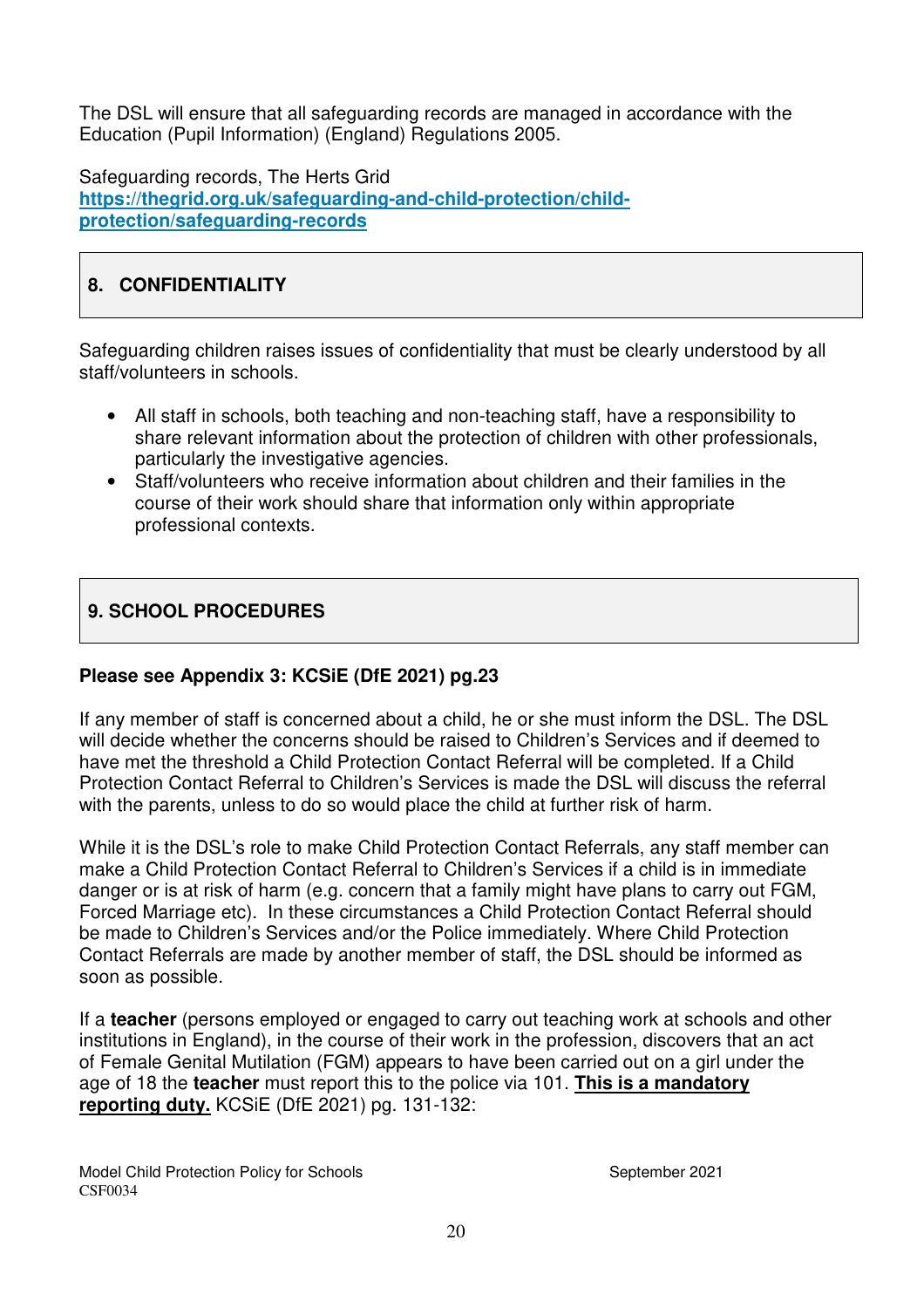If the allegations raised are against other children, the school should follow section 4.4 of the Hertfordshire Safeguarding Children Partnership Procedures Manual – Children Who Abuse Others. Please see the school's Behaviour, Anti-bullying and Discipline policy for more details on procedures to minimise the risk of peer on peer abuse.

The member of staff must record information regarding the concerns on the same day. The recording must be a clear, precise and a factual account of any verbal disclosures and observations (record of concern pro-forma is available on the Hertfordshire Grid for Learning). This is logged on CPOMS.

Particular attention should be paid to the attendance and development of any child about whom the school has concerns, or who has been identified as being the subject of a Child Protection Plan and a written record will be kept.

If a pupil who is/or has been the subject of a child protection plan changes school, the DSL will inform the social worker responsible for the case and transfer the appropriate records to the DSL at the receiving school, in a secure manner, and separate from the child's academic file.

The DSL is responsible for making the senior leadership team aware of trends in behaviour that may affect pupil welfare. If necessary, training will be arranged.

#### **10. COMMUNICATION WITH PARENTS**

St Andrew's CE Primary School and Nursery, Much Hadham will ensure the Child Protection Policy is available publicly via the school website or by other means.

Parents should be informed prior to a Child Protection Contact Referral, unless it is considered to do so might place the child at increased risk of significant harm by:

- The behavioural response it prompts e.g. a child being subjected to abuse, maltreatment or threats / forced to remain silent if alleged abuser informed.
- Leading to an unreasonable delay.
- Leading to the risk of loss of evidential material.

(The school may also consider not informing parent(s) where this would place a member of staff at risk).

The school will endeavour to ensure that parents understand the responsibilities placed on the school staff for safeguarding children.

Where reasonably possible schools and colleges should hold more than one emergency contact number for each pupil and student. KCSiE (DfE 2021) pg. 26.

Further guidance around information sharing can be located within; **Information sharing Advice for practitioners providing safeguarding services to children, young people, parents and carers** (DfE, 2018);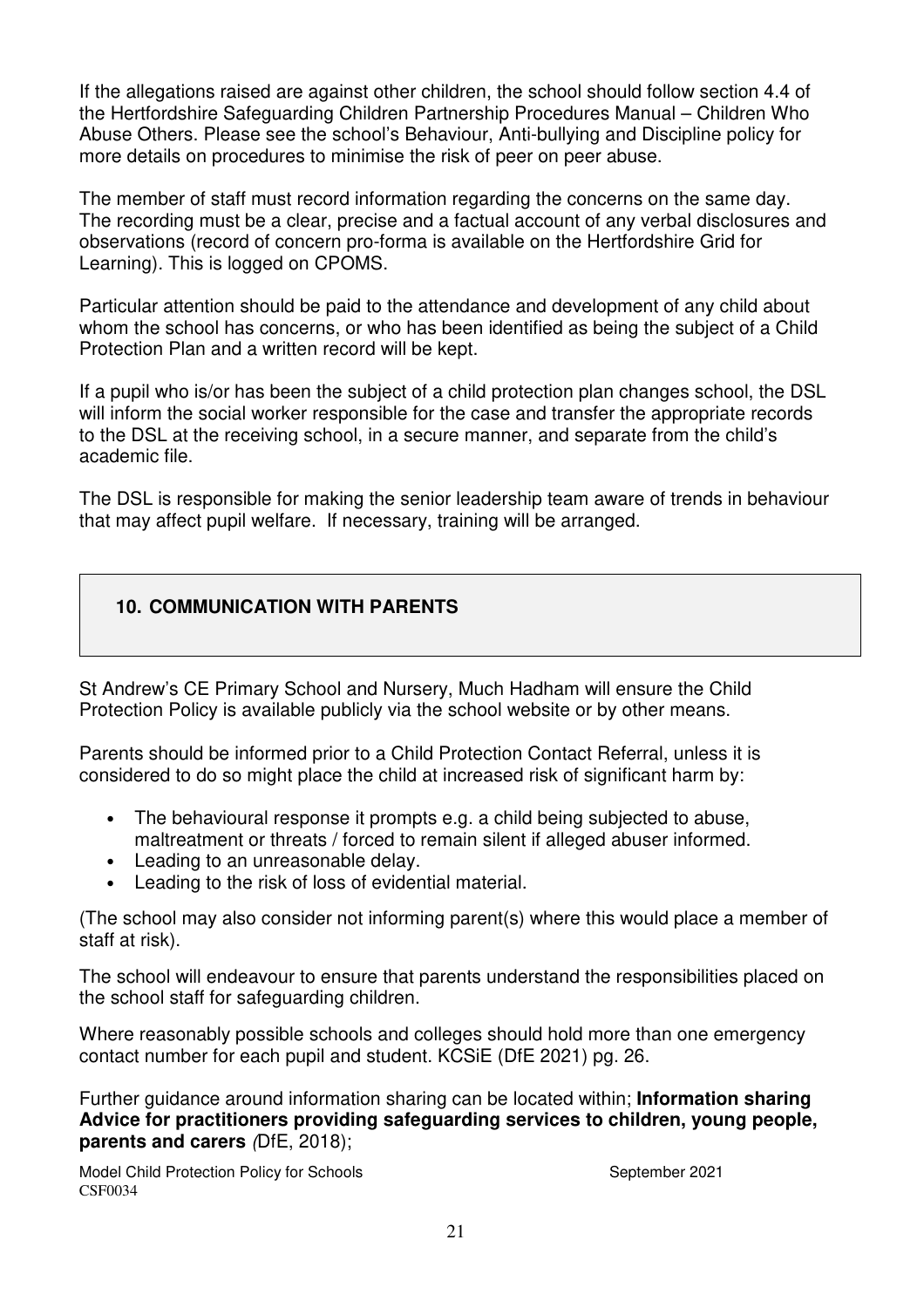**https://www.gov.uk/government/publications/safeguarding-practitionersinformation-sharing-advice**

#### **11. ALLEGATIONS OF ABUSE MADE AGAINST ADULTS WHO WORK WITH CHILDREN AND YOUNG PEOPLE**

#### **An allegation is any information which indicates that a member of staff/volunteer may have:**

- Behaved in a way that has harmed a child or may have harmed a child.
- Possibly committed a criminal offence against or related to a child.
- Behaved towards a child or children in a way which indicates he or she would pose a risk of harm to children or
- Behaved or may have behaved in a way that indicated they may not be suitable to work with children

This relates to members of staff, supply staff and volunteers who are currently working in any school regardless of whether the school is where the alleged abuse took place. Allegations against a teacher who is no longer teaching should be referred to the police. Historical allegations of abuse should also be referred to the police.

#### **What staff should do if they have concerns about another member of staff who may pose a risk of harm to children allegations against a professional:**

- If staff have safeguarding concerns, or an allegation is made about another member of staff (including supply staff and volunteers) posing a risk of harm to children, this is to be referred to the headteacher.
- Where the headteacher is the subject of an allegation, the chair of governors (the case manager), should discuss the allegation immediately with the Local Authority Designated Officer(s) LADO.

Staff may consider discussing any concerns with the DSL for safeguarding and if appropriate make any referral via them.

The Chair of Governors in this school is Lindsay Steel and all staff are aware of her contact details.

In the absence of the Chair of Governors, the Vice Chair should be contacted. The Vice Chair in this school is Sue Hunt and all staff are aware of her contact details.

The person to whom an allegation is first reported should take the matter seriously and keep an open mind. S/he should not investigate or ask leading questions if seeking clarification; it is important not to make assumptions. Confidentiality should not be promised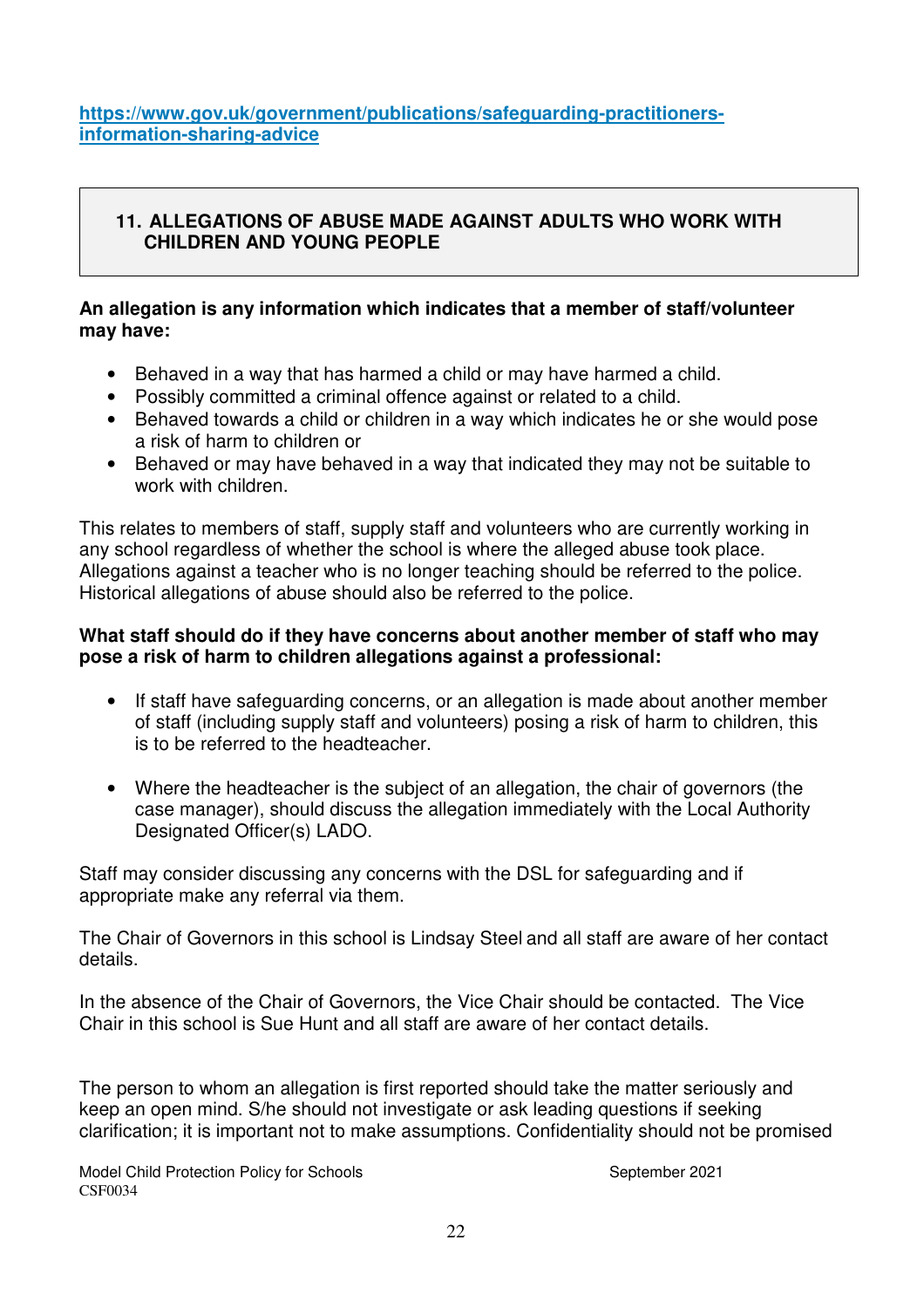and the person should be advised that the concern will be shared on a 'need to know' basis only.

Actions to be taken include making an immediate written record of the allegation using the informant's words – including time, date and place where the alleged incident took place, brief details of what happened, what was said and who was present. This record should be signed, dated and immediately passed on to the Headteacher.

The recipient of an allegation must **not** unilaterally determine its validity, and failure to report it in accordance with procedures is a potential disciplinary matter.

The Headteacher/Chair of Governors will not investigate the allegation itself, or take written or detailed statements, but will assess whether it is necessary to refer the concern to the Local Authority Designated Officer (LADO Threshold Guidance may be used to inform this decision – found at

**https://hertsscb.proceduresonline.com/chapters/p\_manage\_alleg.html**

#### **Children's Services – 0300 123 4043 SOOHS (Out of Hours Service-Children's Services) – 0300 123 4043**

If the allegation meets any of the four criteria set out at the start of this section, contact should always be made with the Local Authority Designated Officer without delay.

If it is decided that the allegation requires a child protection strategy meeting or joint evaluation meeting, this will take place in accordance with section 4.1 of the Hertfordshire Safeguarding Children Partnership Procedures Manual.

If it is decided it does not require a child protection strategy meeting or joint evaluation meeting, the LADO will provide the employer with advice and support on how the allegations should be managed.

The Headteacher should, as soon as possible, **following briefing** from the Local Authority Designated Officer inform the subject of the allegation.

#### **For further information se**

Hertfordshire Safeguarding Children Partnership Procedures Manual Section 5.1.5 Managing Allegations Against Adults who work with Children and Young People

Where a staff member feels unable to raise an issue with their employer/through the Whistleblowing procedure or feels that their genuine concerns are not being addressed, other whistleblowing channels may be open to them:

- Children's Services 0300 123 4043
- NSPCC whistleblowing helpline is available for staff who do not feel able to raise concerns regarding child protection failures internally. Staff can call: 0800 028 0285 – line is available from 8:00 AM to 8:00 PM, Monday to Friday and Email: **help@nspcc.org.uk**

#### **What school staff should do if they have concerns about safeguarding practices within the school?**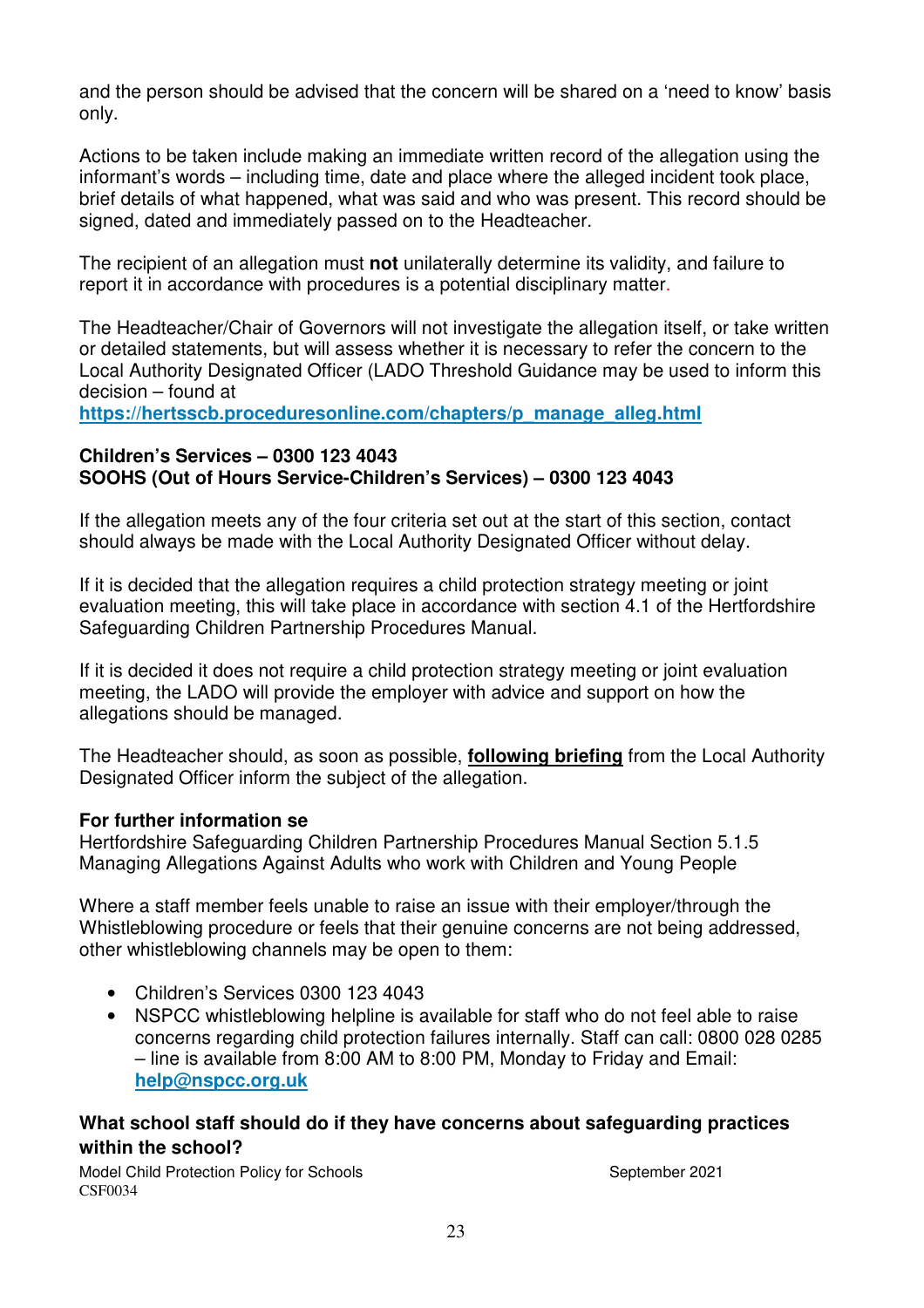- All staff and volunteers should feel able to raise concerns about poor or unsafe practice and potential failures in the school or education setting's safeguarding arrangements.
- Appropriate whistleblowing procedures, which are suitably reflected in staff training and staff behaviour policies, should be in place for such concerns to be raised with the school's senior leadership team.

#### **Safer working practice**

To reduce the risk of allegations, all staff should be aware of safer working practice and should be familiar with the guidance contained in the staff handbook/school code of conduct/staff behaviour policy and Safer Recruitment Consortium document *Guidance for safer working practice for those working with children and young people in education settings (May 2019) and also Addendum April 2020* available at **https://www.saferrecruitmentconsortium.org/** 

The document seeks to ensure that the responsibilities of school leaders towards children and staff are discharged by raising awareness of illegal, unsafe, unprofessional and unwise behaviour. This includes guidelines for staff on positive behaviour management in line with the ban on corporal punishment **(**School Standards and Framework Act 1998**).** Please see the school's behaviour management policy for more information.

#### **HSCP escalation and complaints procedure link**

**https://hertsscb.proceduresonline.com/chapters/p\_resolution\_disagree.html**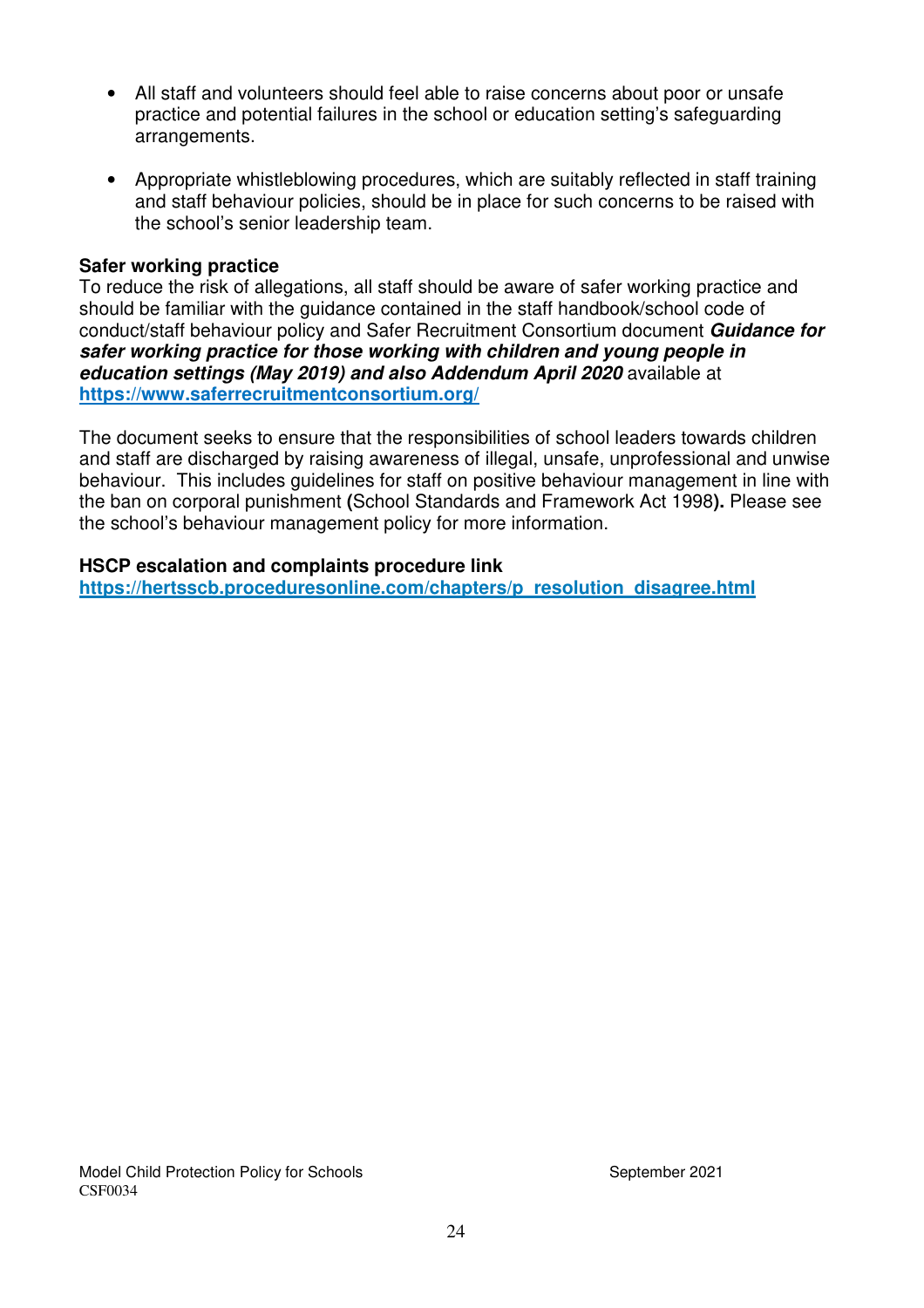### **APPENDIX 1: KCSiE (DfE 2021) Part One OR Annex A: Information for all school and college staff Annex B: Further information**

On publication of this Child Protection Policy, September 2021, the CPSLO Service has decided to provide the hyperlink only to KCSiE rather than the document in its entirety, due to the potential for updates to the content.

**All** staff that have direct working with children should have access and have read Part one OR Annex A and Annex B (which provides further information specific forms of abuse and safeguarding issues) of this statutory guidance. Those staff who do not work directly with children should read **either Part one or Annex A** (a condensed version of Part one) of this guidance. This is entirely a matter for the school and will be based on their assessment of which guidance will be most effective for their staff to safeguard and promote the welfare of children**.** All Staff should also have the opportunity to seek clarity from designated staff for any content.

This is to assist staff to understand their role and discharge their responsibilities as set out in this guidance.

We highly recommend that staff are asked to sign to say they have read these sections (please see Appendix 2 below) and should subsequently be re-directed to these documents again should any changes occur.

#### **Link to KCSiE (DfE, 2021):**

**https://assets.publishing.service.gov.uk/government/uploads/system/uploads/attach** ment data/file/999348/Keeping children safe in education 2021.pdf

**Annex G** KCSiE (DfE 2021): Substantive changes from September 2021: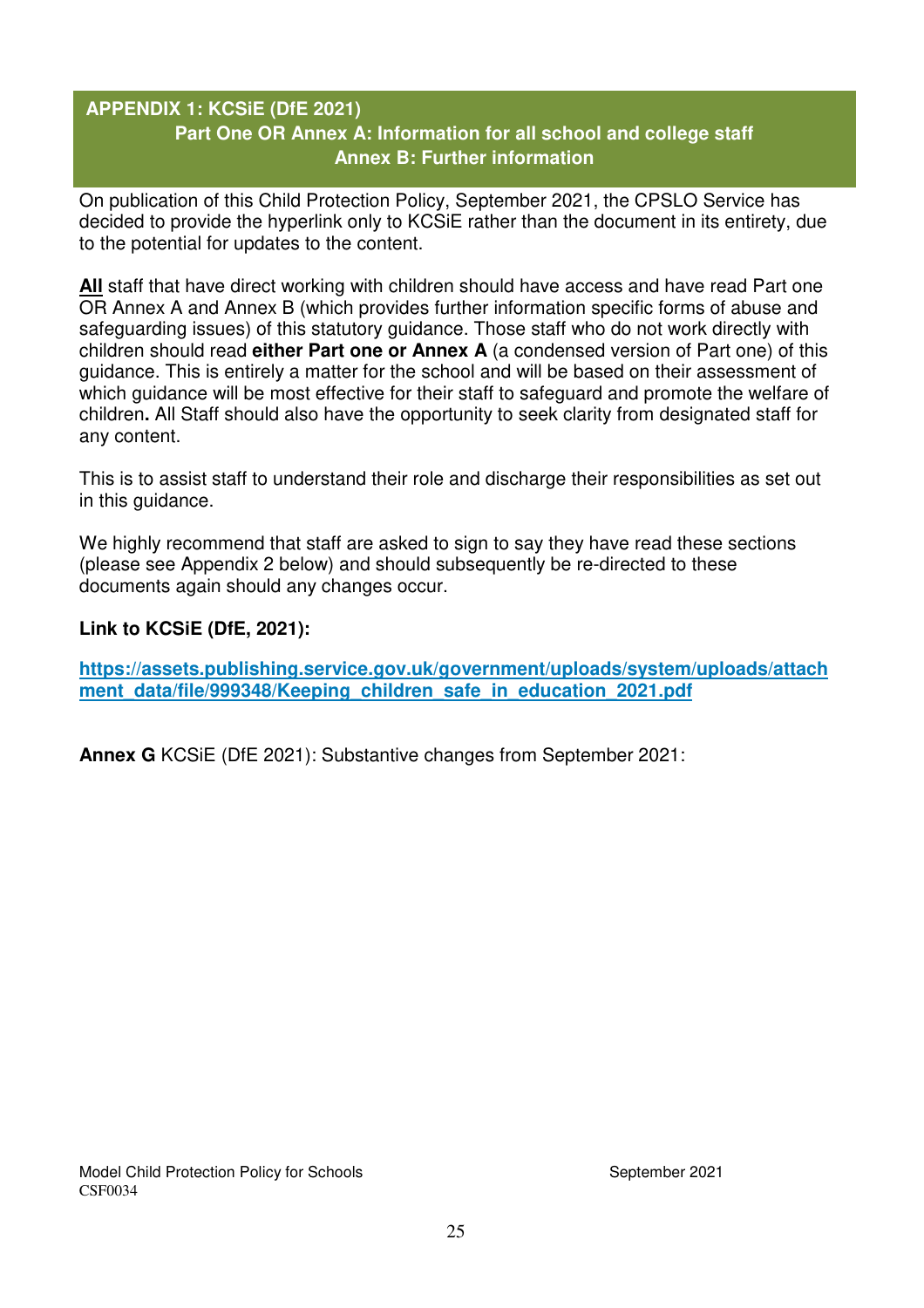**APPENDIX 2:** 

## **DECLARATION FOR STAFF / GOVERNORS Child Protection Policy and KCSiE DfE 2021**

# **St Andrew's CE Primary School and Nursery, Much Hadham**

Please sign and return to Caroline Dimond (DSL) before the end of September 2021

I, (insert name) **I**, (insert name) familiar with the contents of the following documents and understand my role and responsibilities as set out in these document(s):

- (1) Child Protection Policy 2021
- (2) **Part One and Annex A** of **'Keeping Children Safe in Education'** DfE Guidance, 2021
- (3) Staff/Governor Code of Conduct 2018
- (4) Safeguarding Policy 2021
- (5) Online Safety Policy 2020 (staff only)
- (6) Whistleblowing Policy 2020

#### *I have signed the following:*

- Confidentiality Agreement
- Register of Business Interest

#### *I acknowledge that I have read and understood the following:*

- Acceptable use of IT
- Childcare Disqualification Declaration (some roles in School)
- GDPR Privacy Notice

I am aware that the DSLs/DDSLs are:

…………………………………………………………………………………………………………

…………………………………………………………………………………………………………

and I am able to discuss any concerns that I may have with them.

I know that further guidance, together with copies of the policies mentioned above, are available via the School office and on the School website.

Signed

Date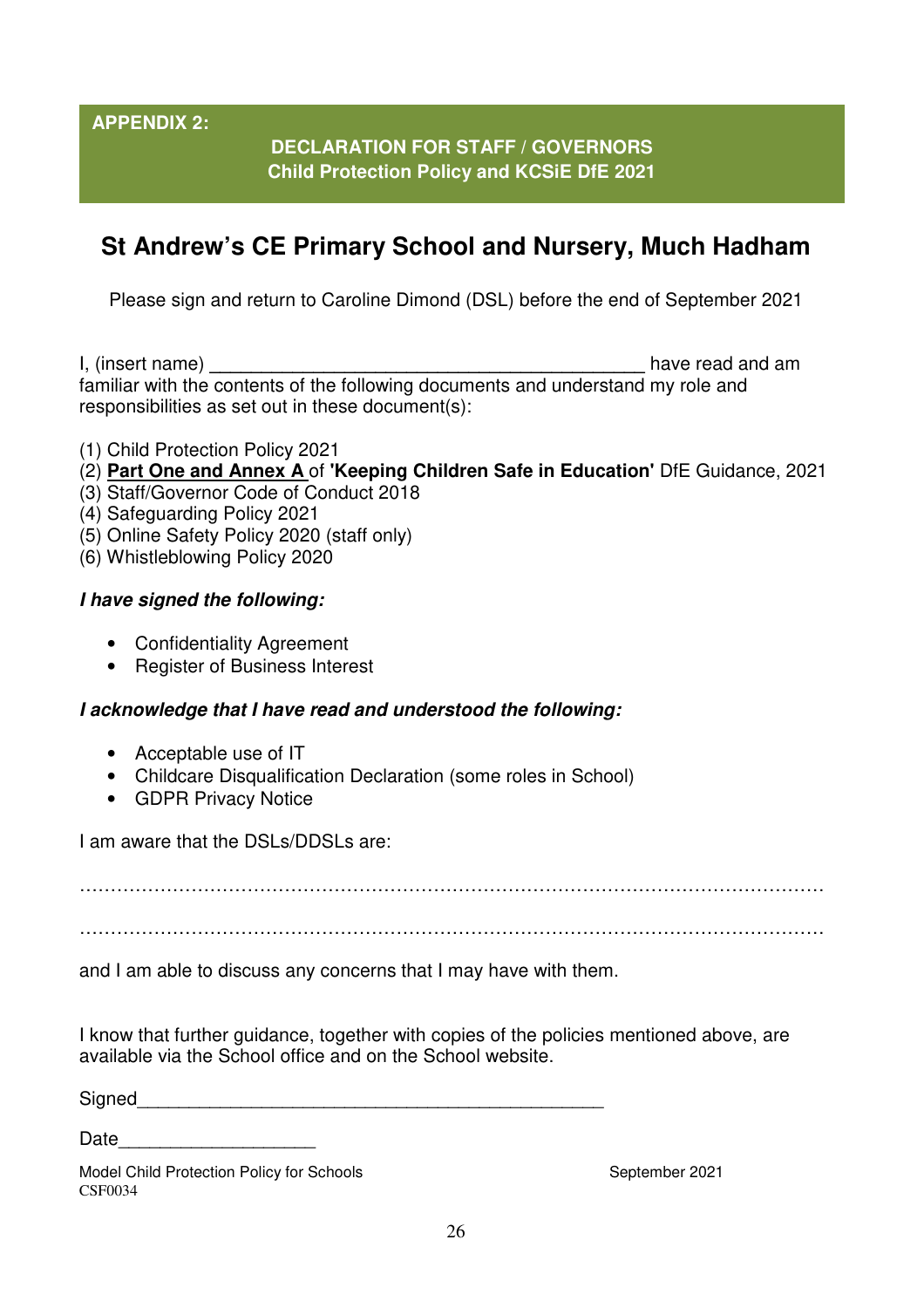#### **APPENDIX 3:**

## **ACTIONS WHERE THERE ARE CONCERNS ABOUT A CHILD Flowchart**



#### Page 23 of KCSIE 2021

#### **The National Police Chiefs' Council-** *When to call the police* **guidance**

This advice covers incidents on school premises where students have potentially committed a crime. It provides guidance on what schools should bear in mind when considering contacting the police. This advice covers the following situations:

• Assault

- Criminal damage
- Cyber crime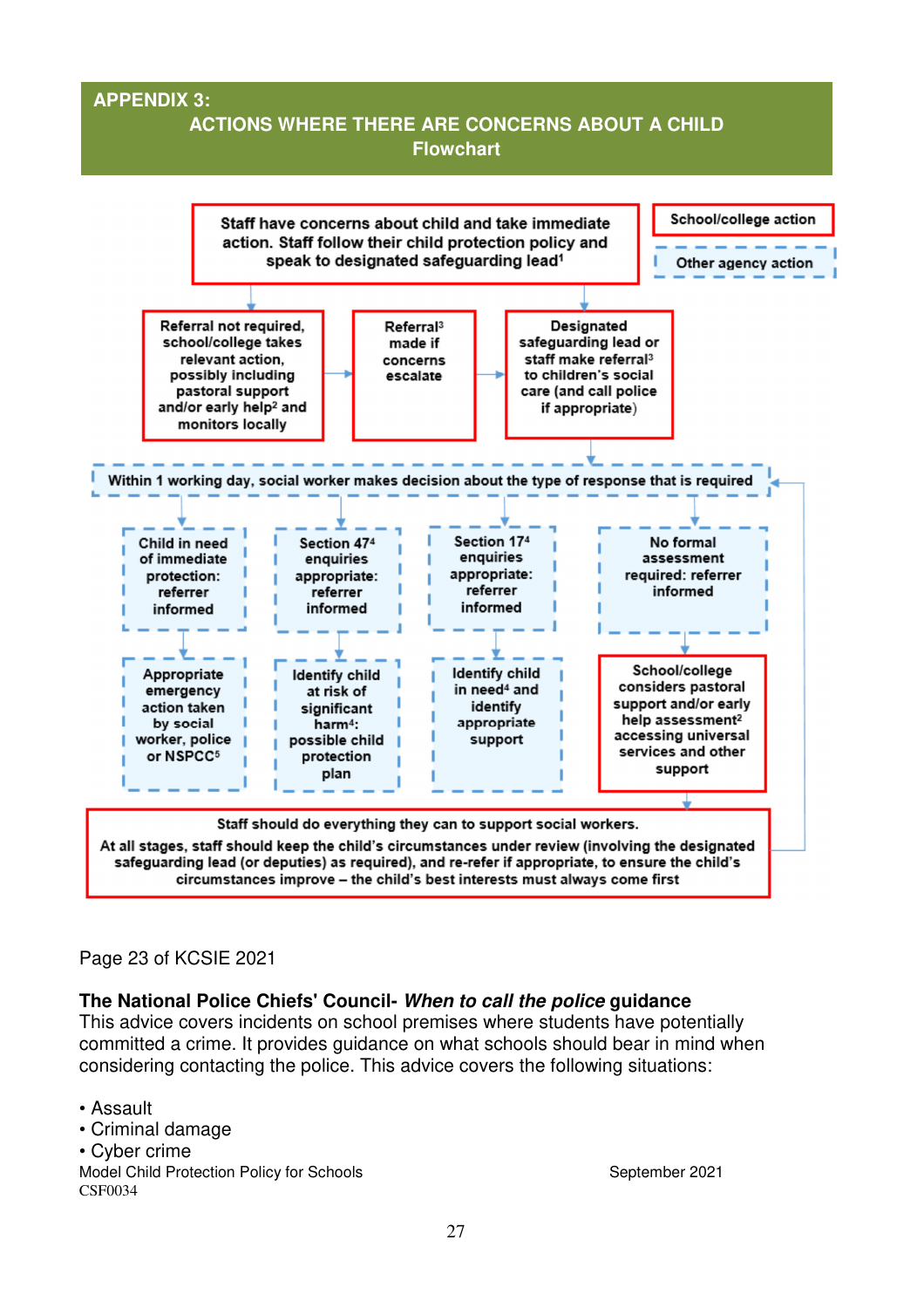- Drugs
- Harassment
- Sexual offences
- Theft
- Weapons

This advice aims to support schools to make defensible decisions when considering whether to involve the police. Further guidance can be found at;

**https://www.npcc.police.uk/documents/Children%20and%20Young%20people/When %20to%20call%20the%20police%20guidance%20for%20schools%20and%20colleges .pdf**

## **APPENDIX 4: OPERATION ENCOMPASS – Information sharing from Police regarding Domestic Abuse notifications (2nd December 2019)**

## **Operation Encompass Safeguarding Statement:**

- Our school is part of Operation Encompass. This is a police and education early intervention safeguarding partnership which supports children and young people who experience Domestic Abuse.
- Operation Encompass means that the police will share information about Domestic Abuse incidents with our school PRIOR to the start of the next school day when they have been called to a domestic incident.
- Our parents are fully aware that we are an Operation Encompass school.
- The Operation Encompass information is stored in line with all other confidential safeguarding and child protection information.
- The Key Adult has also led training for all school staff and Governors about Operation Encompass, the prevalence of Domestic Abuse and the impact of this abuse on children. We have also discussed how we can support our children following the Operation Encompass notification.
- We are aware that we must do nothing that puts the child/ren or the non-abusing adult at risk.
- The Safeguarding Governor will report on Operation Encompass in the termly report to Governors. All information is anonymised for these reports.
- The Key Adult has used the Operation Encompass Toolkit to ensure that all appropriate actions have been taken by the school.

OUR KEY ADULTS ARE: Caroline Dimond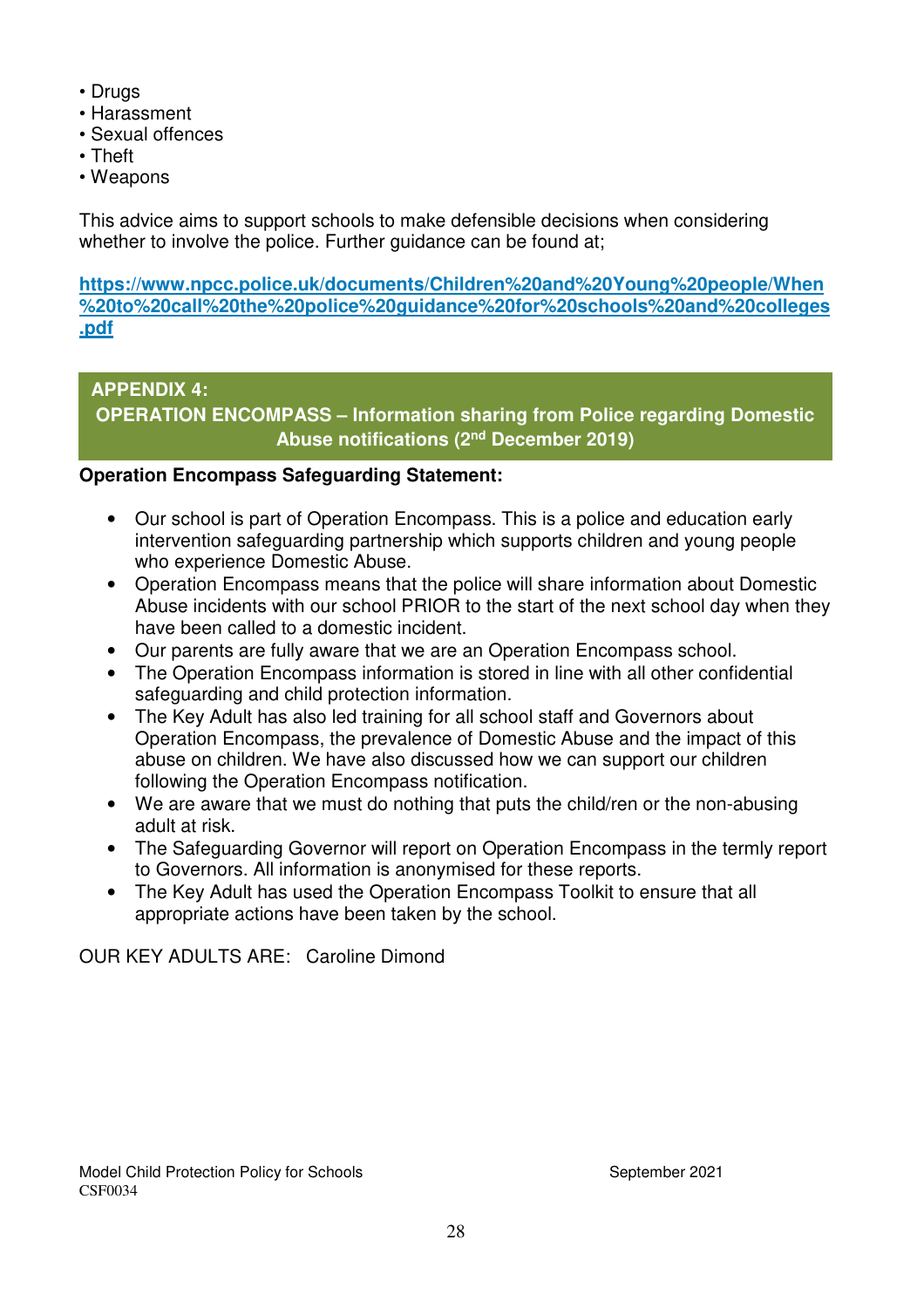### **Key contacts at St Andrew's CE Primary School and Nursery, Much Hadham:**

| <b>Role</b>                                                       | <b>Name</b>          | <b>Contact</b> | <b>Email</b>                     |
|-------------------------------------------------------------------|----------------------|----------------|----------------------------------|
|                                                                   |                      | number         |                                  |
| <b>Designated</b>                                                 | Caroline             | 01279 842626   | head@standrews236.herts.sch.uk   |
| <b>Safeguarding</b><br>Lead                                       | Dimond               |                |                                  |
| <b>Deputy</b><br><b>Designated</b><br><b>Safeguarding</b><br>Lead | <b>Julie Small</b>   | 01279 842626   | jsmall@standrews236.herts.sch.uk |
| <b>Headteacher</b>                                                | Caroline             | 01279 842626   | head@standrews236.herts.sch.uk   |
|                                                                   | Dimond               |                |                                  |
| <b>Chair of</b>                                                   | <b>Lindsay Steel</b> | 01279 842626   | Isteel@standrews236.herts.sch.uk |
| Governors/<br><b>Safeguarding</b>                                 |                      |                |                                  |
| <b>Governor</b>                                                   |                      |                |                                  |
| <b>Vice Chair of</b>                                              | Susan Hunt           | 01279 842626   | shunt@standrews236.herts.sch.uk  |
| <b>Governors</b>                                                  |                      |                |                                  |

#### **Children missing from education in accordance with setting attendance policy**

All children, regardless of their circumstances, are entitled to an efficient, full time education which is suitable to their age, ability, aptitude and any special educational needs they may have. Children missing education are children of compulsory school age who are not registered pupils at a school and are not receiving suitable education otherwise than at a school. Children missing education are at significant risk of underachieving, being victims of harm, child sexual exploitation or radicalisation, and becoming NEET (not in education, employment or training) later in life.

Department for Education guidance makes it clear that in carrying out this duty, local authorities must have in place arrangements for joint working and information sharing with other local authorities and partner agencies. It also states that all agencies which come into contact with children must cooperate with the local authority's arrangements for identifying children thought to be missing from education.

Separate guidance is available for schools on Herts Grid for Learning; about the legitimate removal of pupils from a school roll. A child legitimately removed from roll is not in most cases missing from education and all schools, including academies and independent schools are legally required to notify the local authority when they remove/plan to remove a child from their roll.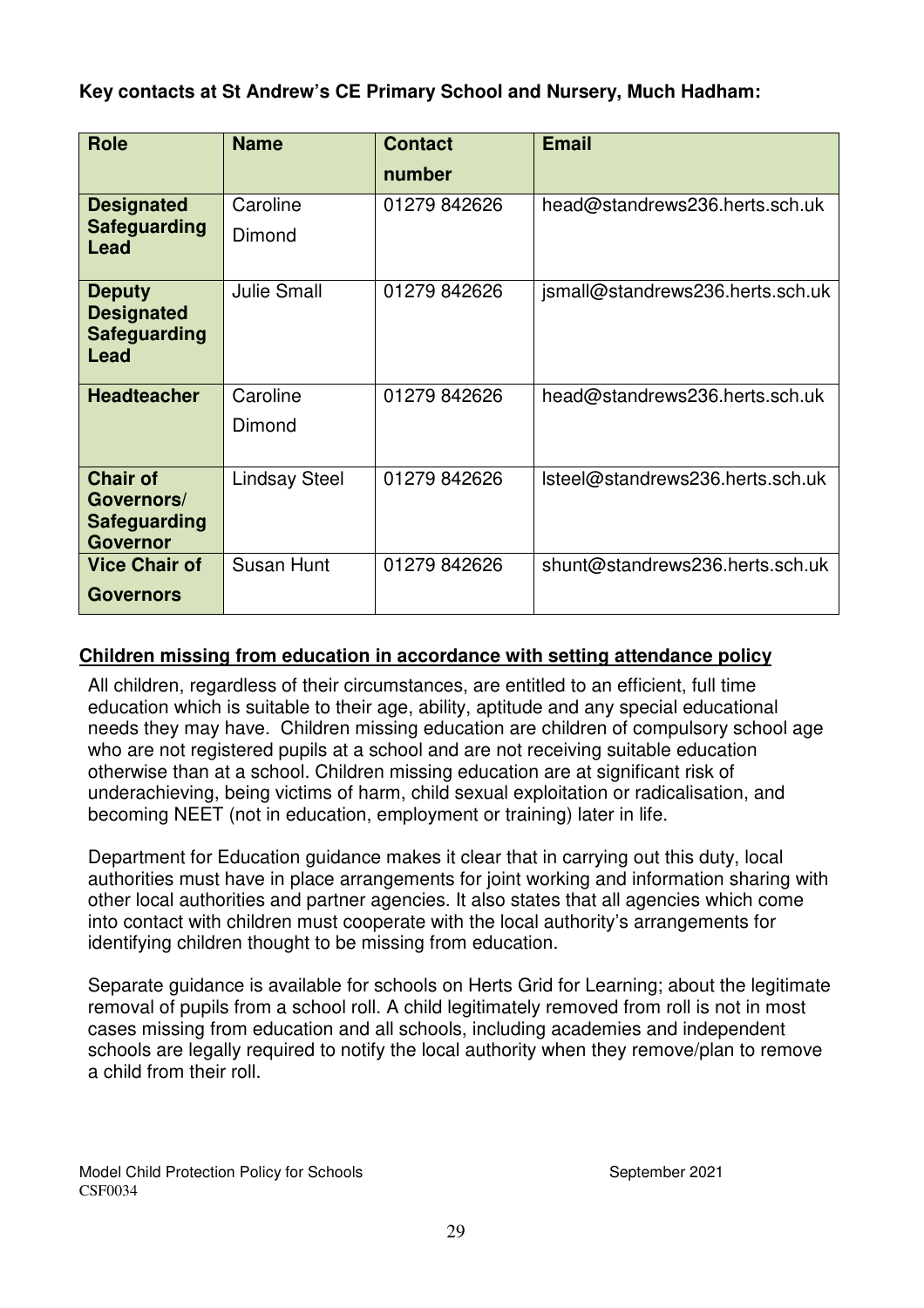#### **APPENDIX 5:**

#### **Ofsted school Inspection Handbook September 2021**

This handbook is primarily a guide for inspectors on how to carry out school inspections. However, it is made available to schools and other organisations to ensure that they are informed about the processes and procedures of inspection. It seeks to balance the need for consistency in inspections with the flexibility required to respond to the individual circumstances of each school.

On publication of this Child Protection Policy, September 2021, the CPSLO Service has decided to provide the hyperlink only to the Ofsted School Inspection Handbook rather than the document in its entirety, due to the potential for updates to the content. **https://www.gov.uk/government/publications/school-inspection-handbookeif/schools-inspection-handbook-for-september-2021** 

#### **APPENDIX 6:**

**Sexual violence and sexual harassment between children in schools and colleges guidance (2021)**

This is advice provided by the Department for Education (the department). Its focus is child on child sexual violence and sexual harassment at schools and s. The advice covers children of all ages, from primary through to secondary stage and into colleges and online. For the purposes of this advice, a child is anyone under the age of 18. Whilst the focus of the advice is on protecting and supporting children, schools and colleges should of course protect any adult students and engage with adult social care, support services and the police as required.

The advice sets out what sexual violence and sexual harassment is, how to minimise the risk of it occurring and what to do when it does occur or is alleged to have occurred. The advice highlights best practice and cross-references other advice, statutory guidance and the legal framework.

It is for individual schools and colleges to develop their own policies and procedures. It is important that policies and procedures are developed in line with their legal obligations, including the Human Rights Act 1998 and the Equality Act 2010, especially the Public Sector Equality Duty, and their local multi-agency safeguarding arrangements. It is important that schools and colleges consider how to reflect sexual violence and sexual harassment in their whole school or college approach to safeguarding and in their child protection policy.

On publication of this Child Protection Policy, September 2021, the CPSLO Service has decided to provide the hyperlink to the document rather than the document in its entirety, due to the potential for updates to the content.

**https://assets.publishing.service.gov.uk/government/uploads/system/uploads/attach ment\_data/file/999239/SVSH\_2021.pdf**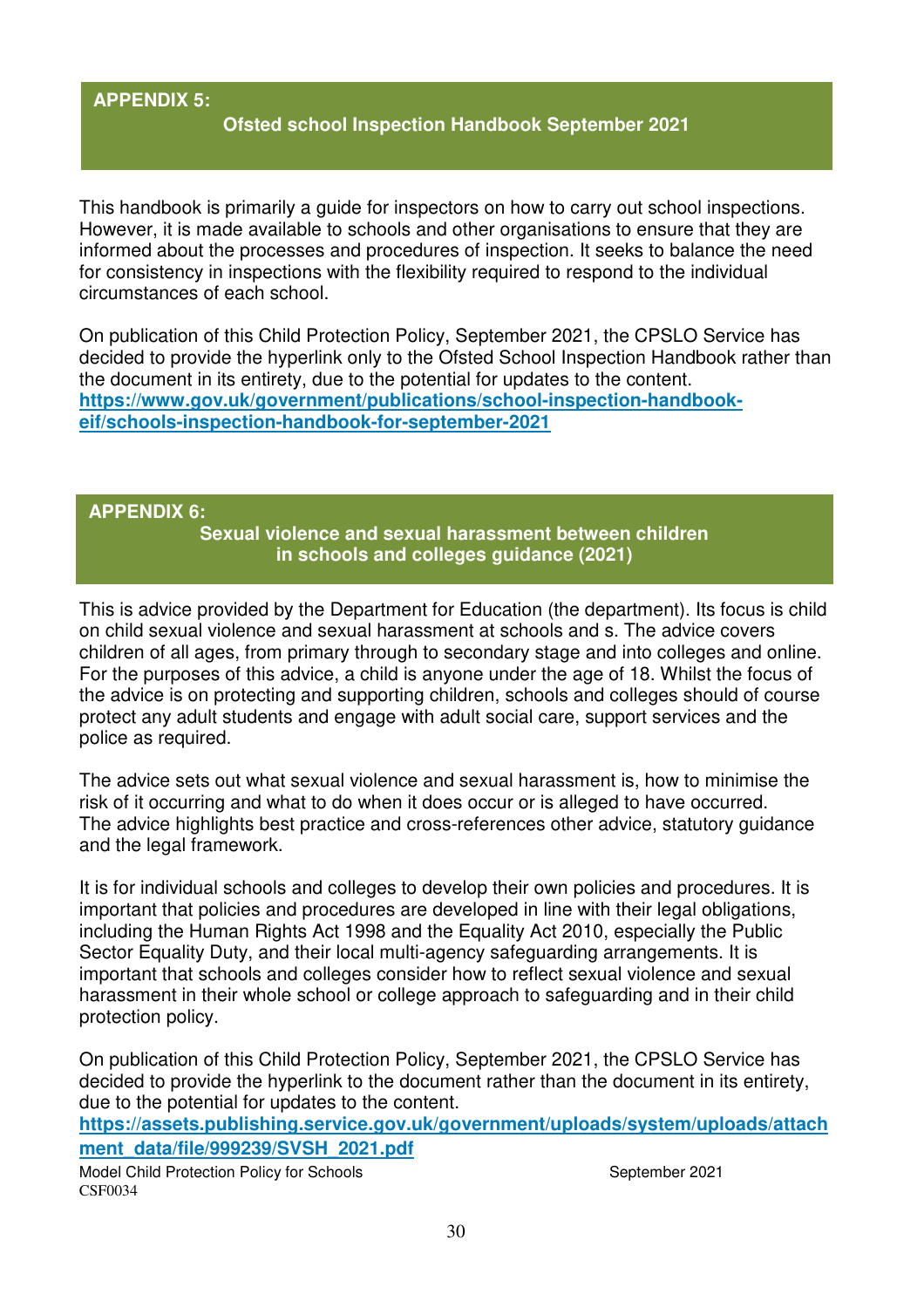#### **APPENDIX 7:**

#### **Online Safety Guidance**

On publication of this Child Protection Policy, September 2021, the CPSLO Service has decided to signpost to the document rather than provide the document in its entirety, due to the potential for updates to the content.

**Annex D**: KCSiE (DfE,2021) for national guidance

Hertfordshire Guidance: **https://thegrid.org.uk/safeguarding-and-child-protection/online-safety/online-safetynational-guidance**

**APPENDIX 8: Covid guidance into new academic year 2021-2022** 

On publication of this Child Protection Policy, September 2021, the CPSLO Service has decided to provide the hyperlink to the document rather than the document in its entirety, due to the potential for updates to the content.

**https://www.gov.uk/government/collections/guidance-for-schools-coronaviruscovid-19**

**APPENDIX 9:** 

**GDPR, data protection and Freedom of Information** 

If schools subscribe to the Herts for Learning GDPR Toolkit or Enhanced Data Protection Officer Service, schools can contact the service desk for guidance.

Schools can also contact their legal providers.

Further information can be accessed at; **https://ico.org.uk/for-organisations/**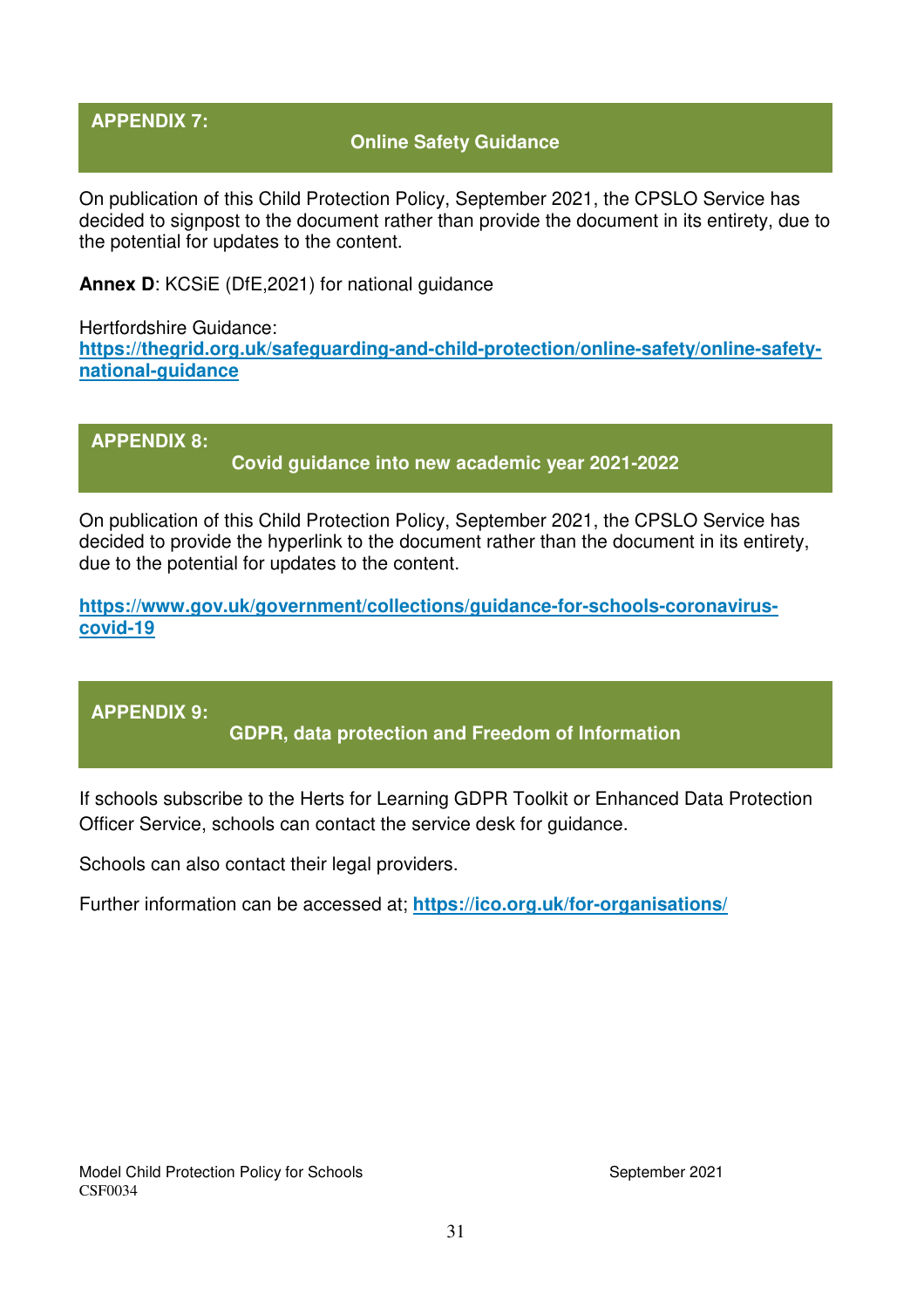# **APPENDIX 10:**

# **Table of substantive changes from previous CP policy**

| <b>SECTION OF POLICY</b>                                         | <b>CHANGES</b>                                                                                                                                                                                                    |
|------------------------------------------------------------------|-------------------------------------------------------------------------------------------------------------------------------------------------------------------------------------------------------------------|
| <b>Policy review</b>                                             | Adding of 'Academy'/ 'principal' and 'board of trustee' to reflect<br>settings that use these terms                                                                                                               |
| 1.Introduction                                                   | Addition of Annex A for staff who do not have direct work with<br>children                                                                                                                                        |
|                                                                  | Addition of Supply staff, voluntary and contract worker<br>categories added                                                                                                                                       |
|                                                                  | Addition of Online Safety training requirement                                                                                                                                                                    |
|                                                                  | Page of KCSiE now referenced as Pg 31-33                                                                                                                                                                          |
|                                                                  | Addition of 'best' interest of the child to reflect language in<br>KCSiE.                                                                                                                                         |
| 2.Statutory<br><b>Framework</b>                                  | Update pf 2021 edition of KCSiE referenced                                                                                                                                                                        |
|                                                                  | Addition of recommended legislation used; Sexual violence<br>and sexual harassment between children in schools and<br>colleges (DfE 2017)                                                                         |
| <b>3.DSL/DDSL</b>                                                | Updated section on recommended Training for DSL/ DDSL role<br>as stated in KCSiE 2021                                                                                                                             |
|                                                                  | Addition of Supply staff, voluntary and contract worker<br>categorised added.                                                                                                                                     |
|                                                                  |                                                                                                                                                                                                                   |
| 4. The management of<br>safeguarding                             | 'Employee' added to code of conduct                                                                                                                                                                               |
| (Governing Body,<br>proprietors and<br>management<br>committees) | Addition of Annex A added from KCSiE as an condensed<br>version of Part 1 as an alternative option for staff who do not<br>have direct contact working with children (as decided by<br>governors or proprietors). |
|                                                                  | Annex B KCSIE referenced as area now detailing specific<br>safeguarding issues.                                                                                                                                   |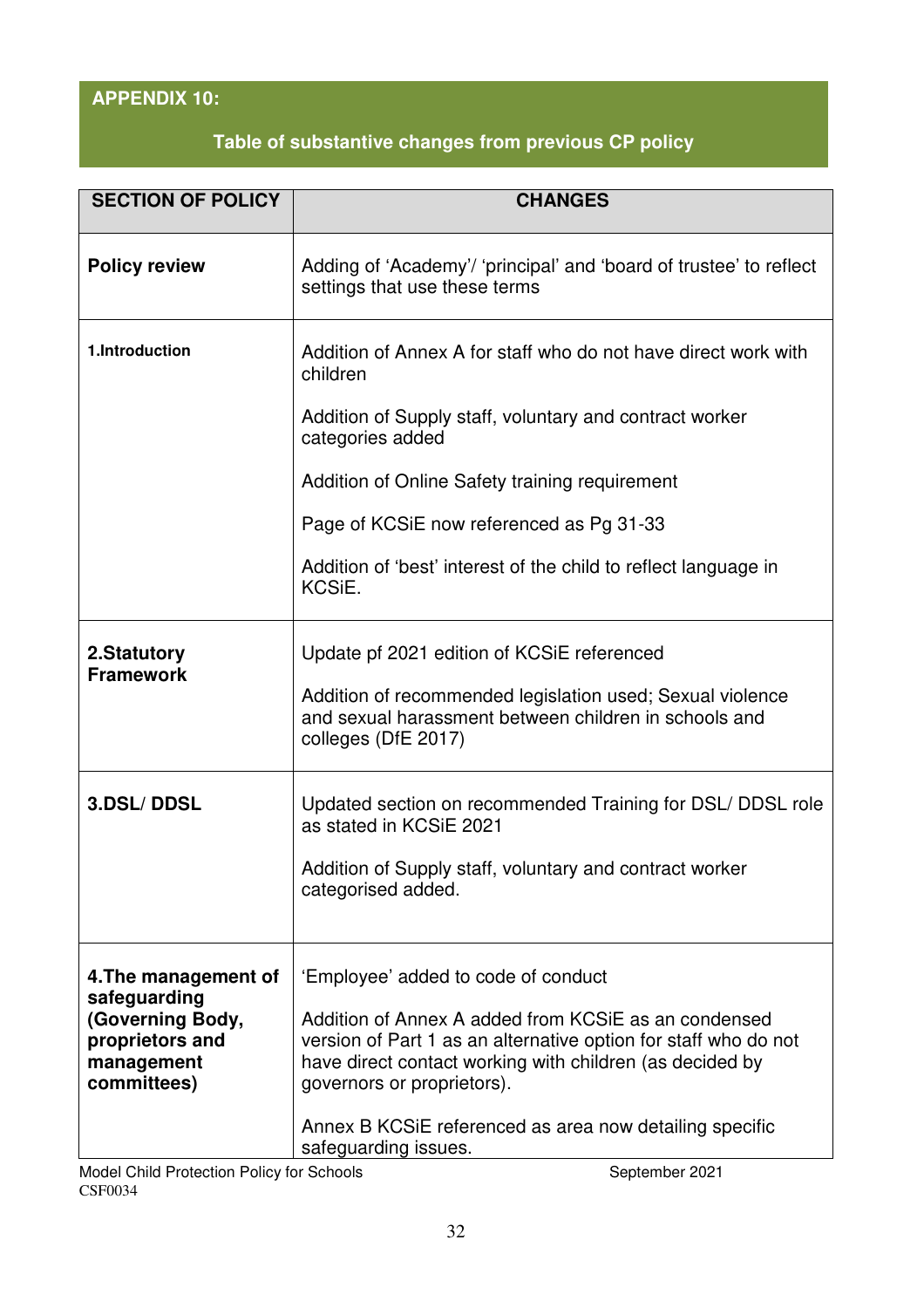|                                         | 'Trustee' added                                                                                                                                                                                           |
|-----------------------------------------|-----------------------------------------------------------------------------------------------------------------------------------------------------------------------------------------------------------|
|                                         | Part 4 of KCSIE area now reflecting responding to allegations<br>against staff                                                                                                                            |
|                                         | Pg 57 referenced of KCSIE regarding information relating to<br>staff DBS checks                                                                                                                           |
| 5. When to be<br>concerned              | Removal of Family and Parent descriptions on types of abuse.                                                                                                                                              |
|                                         | 'Child protection' added to contact referral due to being<br>renamed by Hertfordshire.                                                                                                                    |
|                                         | DSL's 'and their deputies' added to reflect joint responsibility of<br>deputies in reporting concerns related to safeguarding.                                                                            |
|                                         | Part 5 of KCSIE referenced as area added in KCSIE 2021<br>relating to Child on Child sexual violence and sexual<br>harassment.                                                                            |
|                                         | Annex B referenced now area of KCSiE relating to Child<br>Sexual Exploitation and Child Criminal Exploitation.                                                                                            |
|                                         | KCSIE Pg133 referenced in terms of schools PREVENT duty.                                                                                                                                                  |
| 6.Dealing with a<br><b>Disclosure</b>   | Area added around Third party disclosures                                                                                                                                                                 |
| <b>7. Record Keeping</b>                | No changes from CP policy 2020                                                                                                                                                                            |
| 8.Confidentiality                       | No changes from CP policy 2020                                                                                                                                                                            |
| <b>9.School Procedures</b>              | KCSIE Pg 23 now where Reporting pathway flow chart is listed                                                                                                                                              |
|                                         | KCSIE Pg 131-132 regarding staff mandatory reporting duty<br>related to Female Genital Mutilation.                                                                                                        |
| <b>10.Communication</b><br>with parents | KCSIE Pg 26 regarding student emergency contact details<br>recommendations.                                                                                                                               |
| ilan Deliau fau Cabaala                 | Weblink now added for Further guidance around information<br>sharing can be located within; Information sharing Advice for<br>practitioners providing safeguarding services to children,<br>$\frac{1}{2}$ |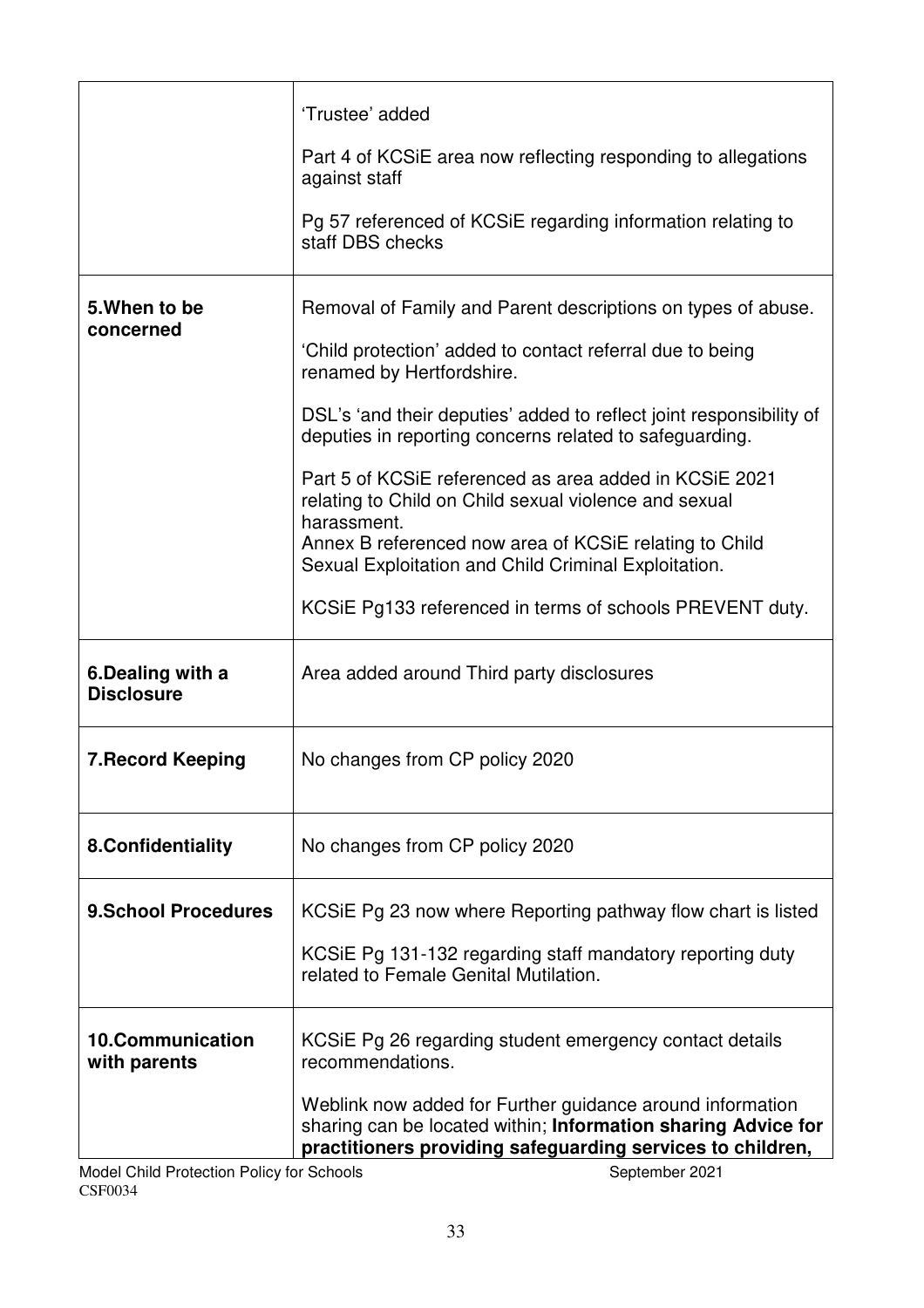|                                                                                                                                                                                                                  | young people, parents and carers (DfE, 2018) document.                                                                                                                                                                                                  |
|------------------------------------------------------------------------------------------------------------------------------------------------------------------------------------------------------------------|---------------------------------------------------------------------------------------------------------------------------------------------------------------------------------------------------------------------------------------------------------|
| 11.Allegationsof<br>abuse made against<br>adults who work with<br>children and young<br>people.                                                                                                                  | Hertfordshire Safeguarding Children Partnership (HSCP)<br>Procedures Manual Section 5.1.5 Managing Allegations<br>Against Adults who work with Children and Young People,<br>referenced.<br>Link to HSCP escalation and complaints procedures included. |
| Annex 1. Link to<br><b>KCSiE (DfE, 2021)</b>                                                                                                                                                                     | <b>Addition of Annex A</b>                                                                                                                                                                                                                              |
| <b>Part One</b><br>or Annex A:<br><b>Information for all</b><br>school and college<br>staff<br><b>Annex B: Further</b><br>information<br><b>Updates from KCSiE</b><br>2021                                       |                                                                                                                                                                                                                                                         |
| <b>Annex 2. Declaration</b><br>for staff:<br><b>Child Protection</b><br>Policy and (KCSiE)<br><b>DfE 2021</b>                                                                                                    | Changes made aligned to KSCIE 2021                                                                                                                                                                                                                      |
| <b>Annex 3. Actions</b><br>where there are<br>concerns about a<br>child                                                                                                                                          | Now appears on page 23 of KCSiE 2021                                                                                                                                                                                                                    |
| <b>Annex 4. Operation</b><br>Encompass-<br><b>Information sharing</b><br>from Police regarding<br><b>Domestic Abuse</b><br>notifications and<br><b>Children Missing from</b><br>Education (2nd<br>December 2019) | Addition of Children Missing from Education guidance                                                                                                                                                                                                    |

Model Child Protection Policy for Schools **September 2021** September 2021 CSF0034